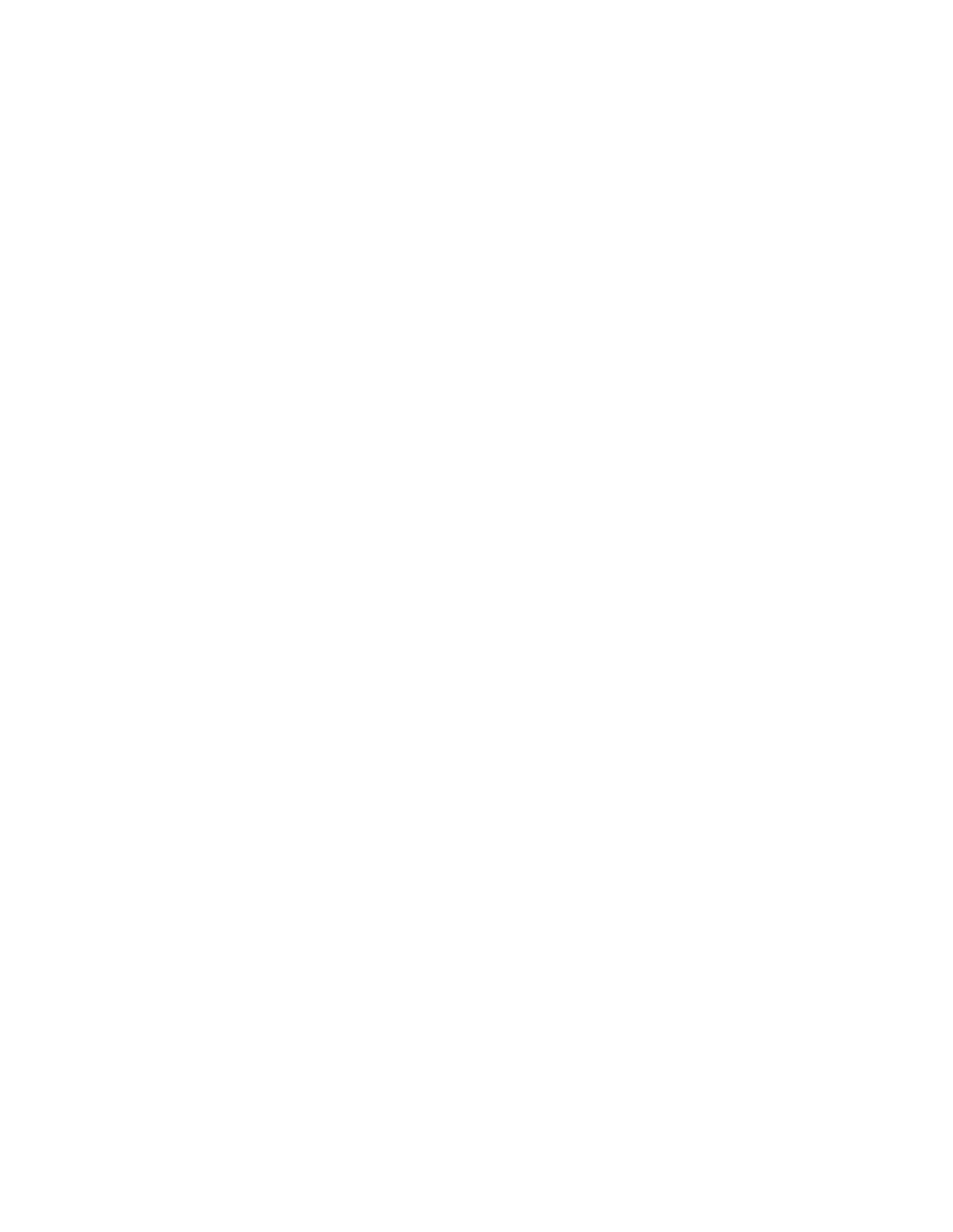# **Journal of the American Society of Legislative Clerks and Secretaries**

# **2006-2007 Staff**

| Editor:     | Hobie Lehman, VA Senate<br><b>Assistant Coordinator of Committee</b><br><b>Operations and Sergeant-At-Arms</b> |
|-------------|----------------------------------------------------------------------------------------------------------------|
| Vice Chair: | Patricia Mau-Shimizu, HI House<br><b>Chief Clerk</b>                                                           |
| Vice Chair: | Crys Jones, AK House<br>Records Supervisor                                                                     |

# **Editorial Board**

Claire Clift (NV) Ginny Edwards (VA) Tara Perkinson (VA)

# **Committee Members**

Dave Battocletti (OH) Scott Caffey (TX) Adam Crumbliss (MO) Yolanda Dixon (LA) Matt Landry (MA) Leslie McLean (UT) Bernadette McNulty (CA) Mary Phillips (NV) Ron Smith, II (LA) Britton Taylor (OR) Pattie Wehmeir (MO) Kathy White (MO) BetsyAnn Wrask (VT)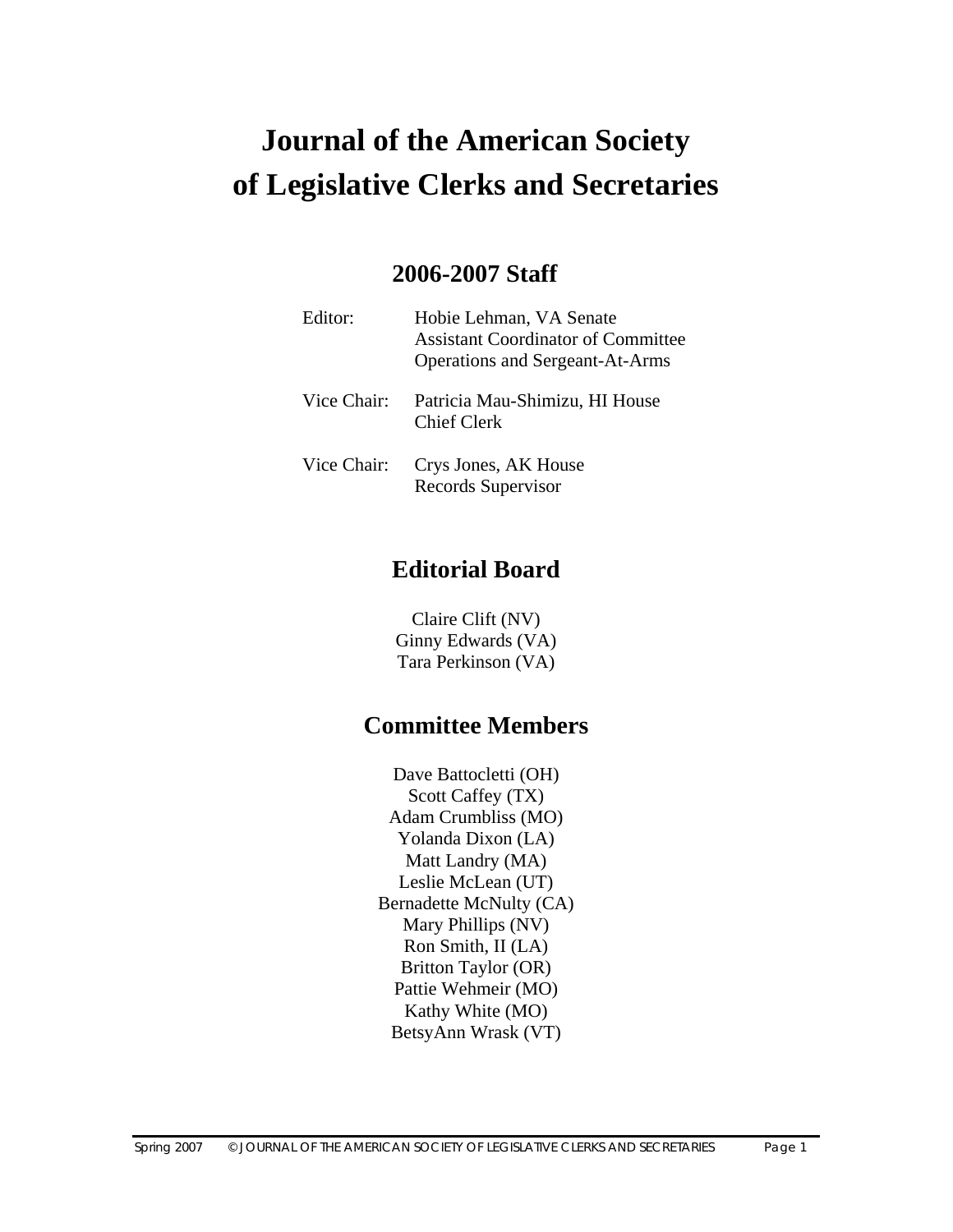#### **INFORMATION FOR AUTHORS**

The editor of the *Journal of the American Society of Legislative Clerks and Secretaries* welcomes manuscripts which would be of interest to our members and legislative staff, including topics such as parliamentary procedures, management, and technology. Articles must be of a general interest to the overall membership.

Contributions will be accepted for consideration from members of the American Society of Legislative Clerks and Secretaries, members of other National Conference of State Legislatures staff sections, and professionals in related fields.

All articles submitted for consideration will undergo a review process. When the Editorial Board has commented, authors will be notified of acceptance, rejection or need for revision of manuscripts. The review procedure will require a minimum of four to six weeks. Two issues are printed annually – one in the spring and the other in the fall.

#### **STYLE AND FORMAT**

Specialized jargon should be avoided. Readers will skip an article they do not understand.

Follow a generally accepted style manual such as the University of Chicago Press *Manual of Style*. Articles should be word processed in WordPerfect 8.0 or Word 2000, and double-spaced with one-inch margins.

Number all references as endnotes in the order in which they are cited within the text. Accuracy and adequacy of the references are the responsibility of the author.

Authors are encouraged to submit a photograph with their article, along with any charts or graphics which may assist readers in better understanding the article's content.

#### **SUBMISSION**

Articles should be submitted electronically to:

> Hobie Lehman, Editor **hlehman@sov.state.va.us**

Photographs should be emailed in .jpeg or .gif format or mailed flat with appropriate cardboard backing to:

> Hobie Lehman, Editor Committee Operations Senate of Virginia P.O. Box 396 Richmond, VA 23218

Inquiries from readers and potential authors are encouraged. You may contact the editor by telephone at (804) 698-7450 or email at **hlehman@sov.state.va.us**. Letters to the editor are welcomed and will be published to provide a forum for discussion.



The *Journal of the American Society of Legislative Clerks and Secretaries* (ISSN 1084-5437) consists of copyrighted and uncopyrighted material. Manuscripts accepted for publication become the property of the American Society of Legislative Clerks and Secretaries. All rights reserved. Reproduction in whole or part without permission is strictly prohibited.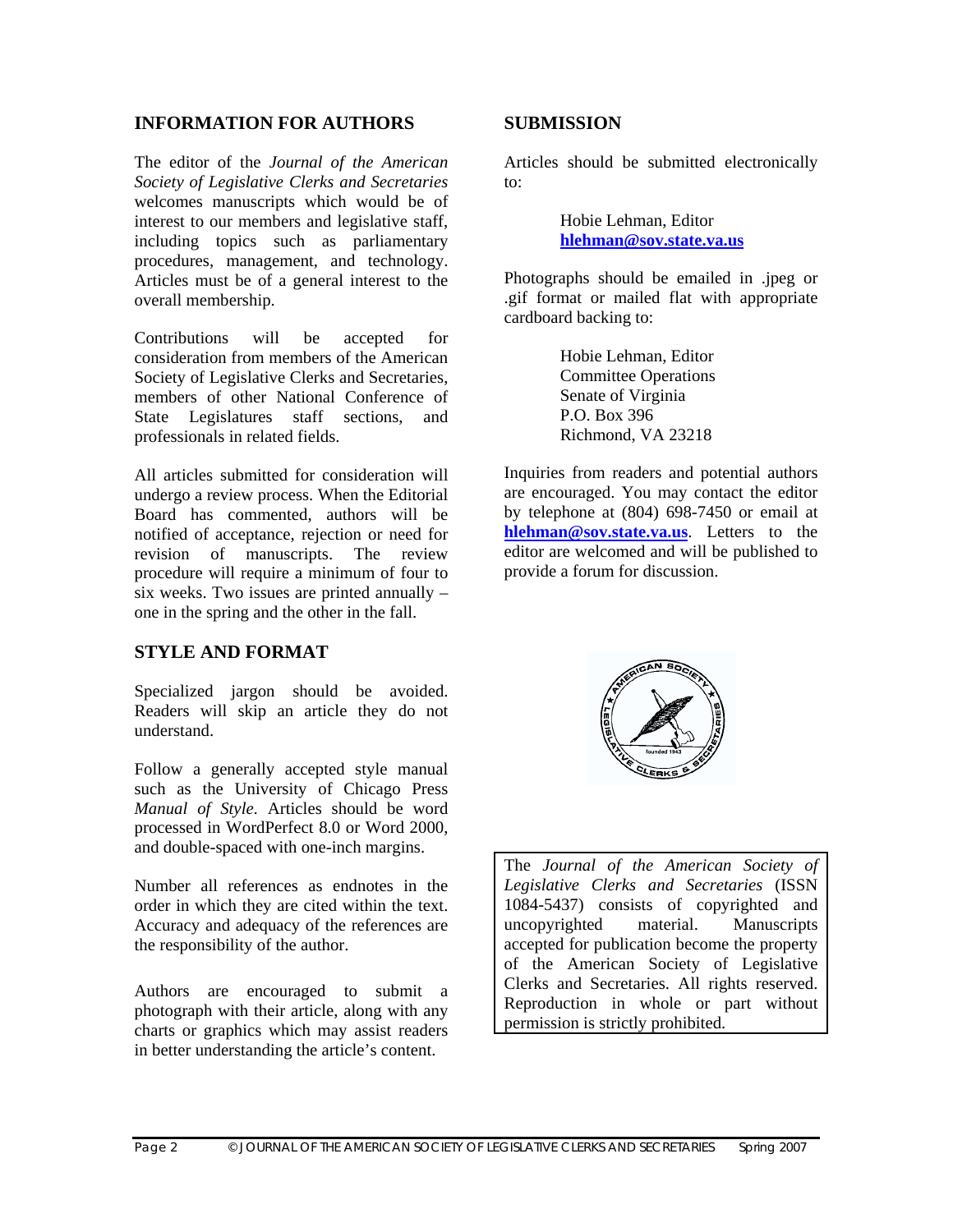# **The South Carolina Legislature's Power Over Itself - Legislative Rules v. Statutory Laws**

**Charles F. Reid Clerk of the South Carolina House of Representatives** 

# **I. Introduction**

 During the 2006 legislative session a conflict arose between the South Carolina media and the South Carolina House of Representatives concerning legislative caucuses (Democratic and Republican Caucuses) and the South Carolina Freedom of Information Act, SC Code Section 30-4- 10, et seq. ("FOIA"). The media claimed legislative caucus meetings were required to be open to the public at all times because: (1) the House of Representatives provided office suites and equipment rent-free to legislative caucuses, and (2) a meeting of sixty-three members of the House Republican Caucus constituted a majority 124 member South Carolina House of Representatives. A long public debate ensued, and two members of the South Carolina House of Representatives asked the South Carolina Attorney General for an opinion as to whether FOIA required legislative caucus meetings to be open to the public.

 On May 19, 2006, the South Carolina Attorney General issued his opinion and stated that legislative caucuses in the South Carolina House of Representatives were probably subject to FOIA. But, the Attorney General also stated that the House of Representatives, pursuant to Article III, Section 12, of the South Carolina constitution, could adopt a House rule exempting legislative

caucuses from FOIA. The Attorney General wrote:

*We point out that courts in other jurisdictions have concluded that a legislative rule exempting caucuses from FOIA is within the power of either branch of the Legislature pursuant to its authority to make rules under the Constitution. See also, Culbertson v. Blatt, 194 S.C. 104, 9 S.E.2d 218, 220 (1940) ("… it is not within the power of this Court to impinge upon the exercise by the Legislature of a power vested in that body …"); Op. S.C. Atty. Gen., November 15, 1976 ("The South Carolina Courts have recognized that the power of the House of Representatives to determine the rules of procedure is absolute and beyond challenge of any other body or tribunal if the rule adopted does not ignore constitutional restraints or violate fundamental rights, and there is a reasonable relation between mode or method of procedure established by rule and result which is sought to be obtained.") Citing, State ex rel. Coleman v. Lewis, 181 S.C. 10, 186 S.E. 625 (1936). Based upon these authorities, if such a rule*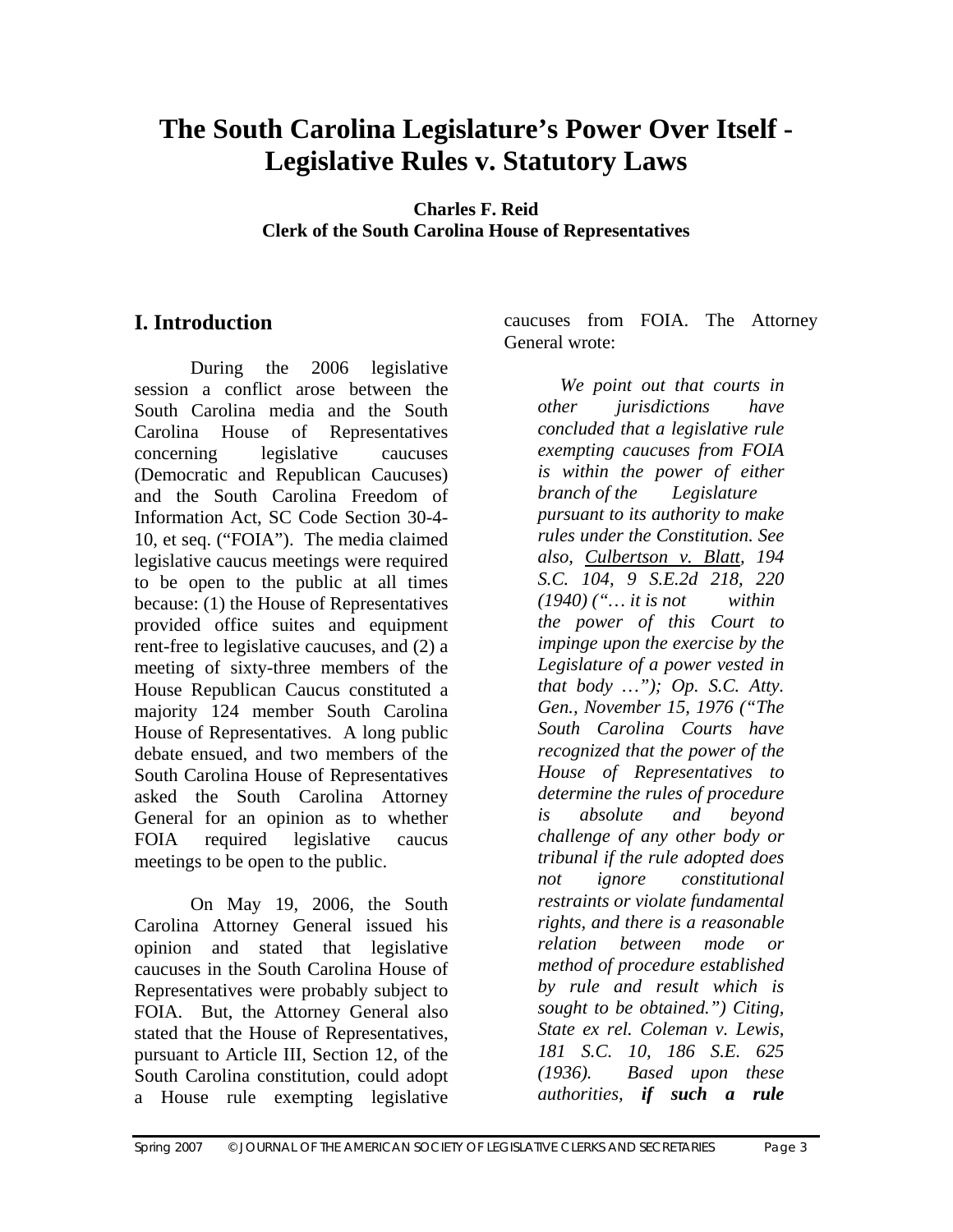*exempting caucuses from FOIA were to be adopted by the House, it is probable that our courts would defer to such rule pursuant to Art. III, Section 12 of the South Carolina Constitution ("Each house shall … determine its rules of procedure…").* (emphasis added)

 In response to the Attorney General's opinion, and as a result of continued pressure from the South Carolina media to open all legislative caucus meetings to the public, on January 17, 2007, the South Carolina House of Representatives adopted an amendment to House Rule  $4.5<sup>1</sup>$  The amendment expressly exempts legislative caucuses from the Freedom of Information Act thereby clearly allowing caucus meetings to be closed to the public. Subsequently the South Carolina media has repeatedly denounced the amended rule and has threatened, both privately and publicly, to file a lawsuit challenging the rule.

 This conflict between the South Carolina media and legislative caucuses over FOIA exemplifies a broader issue that has affected legislatures throughout the United States. In recent years, the South Carolina General Assembly and other state legislatures have enacted statutes affecting or mandating legislative procedures and operations. The practice of using statutes to establish legislative procedures raises issues—most often in the application of "Sunshine Laws", "Open Meetings Acts", or, as in the case of South Carolina, the "Freedom of Information Act". Ultimately, regardless of the subject in conflict, the pertinent questions are whether one legislature may statutorily bind a future legislature and

does the legislature's constitutional authority to establish its own rules of procedure supercede conflicting statutes?

# **II. South Carolina's History of Legislative Rule-Making**

 The legislative power to make rules of procedure is firmly rooted in parliamentary law, United States constitutional law, and South Carolina's constitutional law. Since 1790 the South Carolina constitution has included language allowing the House and Senate to determine their rules of procedure. The current constitution states:

*Each house shall choose its own officers, determine its rules of procedure, punish its members for disorderly behavior, and, with the concurrence of two-thirds, expel a member, but not a second time for the same cause.* S.C. Const. art. III, section 12. (emphasis added)

 State ex rel. Coleman v. Lewis, 181 S.C. 10, 186 S.E. 625 (1936) is South Carolina's preeminent case concerning the legislature's authority to establish rules of procedure.<sup>2</sup> In Coleman the South Carolina Supreme Court was asked whether the constitution allowed the House of Representatives to reconsider an earlier vote sustaining a gubernatorial veto. The Court held that House Rules, as authorized by Article III, Section 12, of the South Carolina constitution, governed the question and stated:

 *The Constitution empowers each House to determine its rules and proceedings. Neither*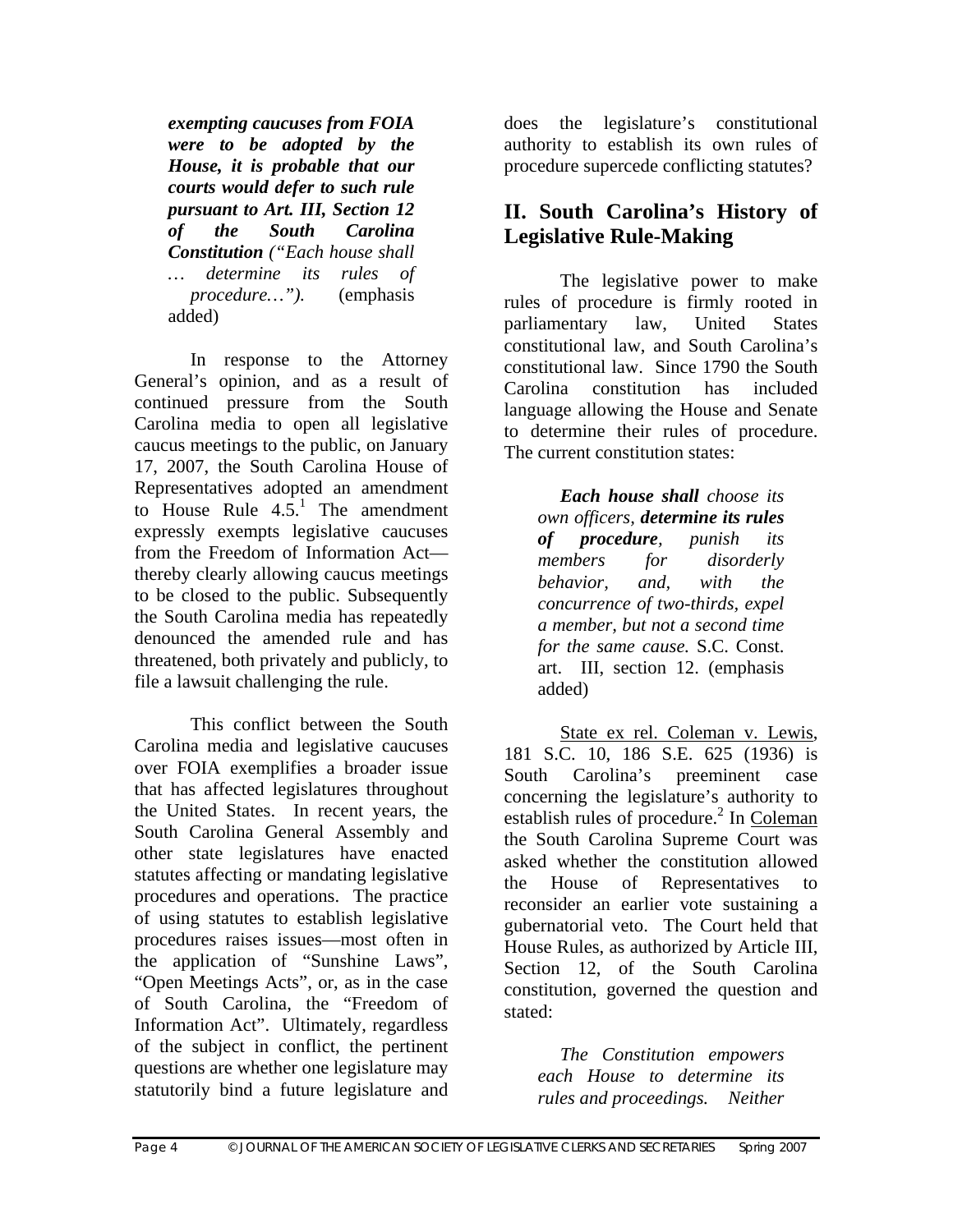*House may by its rules ignore constitutional restraints or violate fundamental rights, and there should be a reasonable relation between the mode or method of procedure established by the rules and the result which is sought to be obtained, but within these limitations all matters of method are open to the determination of the House, and it is not impeachment of the rule to say that some other way would be better, more accurate, or even more just. The power to make rules is not one when once exercised is exhausted. It is a continuous power, always subject to be exercised by the House, and within the limitations suggested, absolute and beyond the challenge of any other body or tribunal.*  Coleman, *at 630, citing United States v. Ballin, 144 U.S. 1, 5, 12 S. Ct. 507, 36 L. Ed. 321 (1892).* 

Since the Coleman decision no other South Carolina cases have interpreted the legislature's rule-making authority under South Carolina's Article III, Section 12.

# **III. Statutory Requirements v. Legislative Rules**

 It is a fairly common practice among many state legislatures, including the South Carolina General Assembly, to pass statutes concerning legislative procedures.<sup>3</sup> Despite this practice, South Carolina has never had a judicial decision specifically determining which authority controls when a legislative rule conflicts with a statute. However, one case and several Attorney General opinions have touched upon the issue and provide guidance as to how South Carolina Supreme Court might decide the conflict. *See*, Kalber v. Redfearn, 215 S.C. 224, 54 S.E. 2d 791, 797 (1949) (stating that Attorney General opinions are persuasive authority).

 In State v. Brown, 33 S.C. 151, 11 S.E. 641 (1890), a criminal defendant challenged the constitutionality of the statute under which he was charged. The statute had received one of its constitutionally required three readings on the day the General Assembly adjourned. Brown argued that House rules prohibited the reading on the day of adjournment—therefore the act was unconstitutional. The South Carolina Supreme Court disagreed with Brown and stated:

*We know of no provision in the constitution which forbids the reading of a bill on the last day of the session . . . both houses have rules of their own . . forbidding the reading of bills on the last day; but these rules are under the control of the respective houses . . . and may be . . . suspended whenever, in the judgment of the body to which they apply . . . We do not think, therefore, that [the objection] to the constitutionality of the act can be sustained . . . . Id.* at 644.

 In 1963 the South Carolina Senate refused to comply with a statute requiring a Senate committee to sit jointly with a House committee to consider an appropriations bill. The Attorney General was asked whether the Senate's violation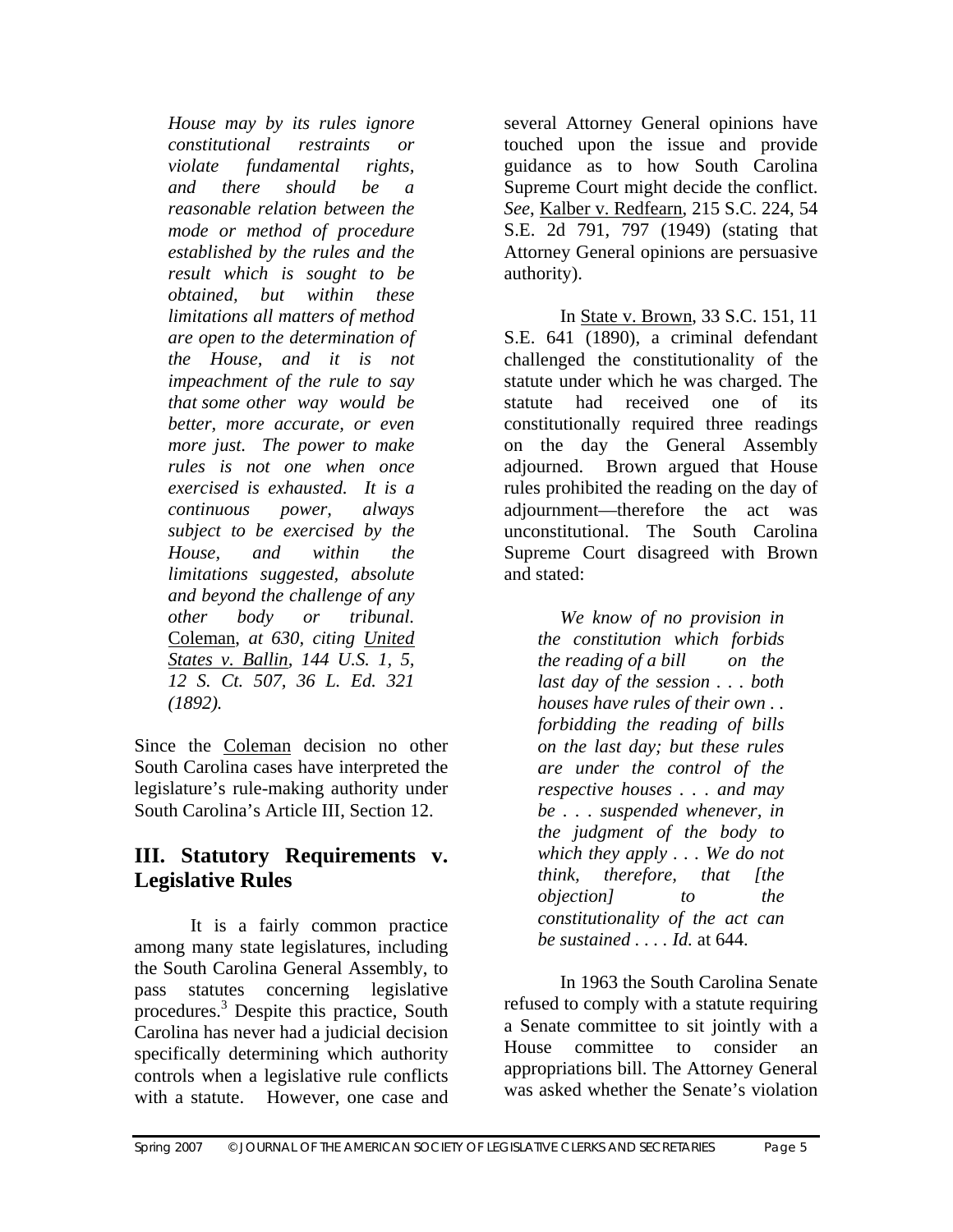of the statute prevented the House from considering the legislation. The Attorney General stated the Senate's violation of the statute did not affect the House's constitutional authority to consider the legislation and wrote, ". . .the legislature by statute or joint resolution cannot bind or restrict itself or its successors as to the procedure to be followed in the passage of legislation." 1963 S.C. Op. Atty. Gen. 1471. In support of this opinion the Attorney General cited the case of Tayloe v. Davis, 212 Ala. 282, 102 So. 433, 40 A.L.R. 1052 (1924), where the Alabama court ruled a statute requiring a twothirds vote of the legislature to amend a bill was unconstitutional because it "cut down the power" of both houses of the legislature. 1963 S.C. Op. Atty. Gen. 1471.

 In 1979 the South Carolina Attorney General was asked whether a proposed statute set time limits for consideration of the Annual General Appropriations bill. The Attorney General opined that the statute "if enacted, would be binding until repealed or amended, **or until either house amended its rules to override the procedures set out in [the bill]**." 1979 WL 42831 (S.C.A.G.) (emphasis added). Subsequently, in 1985, the Attorney General was specifically asked, "Can one Legislature bind another concerning its procedure?" The Attorney General replied:

 *[I]t is the opinion of this Office that because the General Assembly is empowered, within constitutional limitations, to adopt any act it chooses and further because the power to determine procedural rules may be exercised by each house of*  *the Legislature on a continual basis, one Legislature may not necessarily bind a succeeding Legislature concerning its procedure. . .* 1985 S.C. Op. Atty. Gen. 85-61 (emphasis added) $^4$ 

# **IV. Legislative Rules and the Freedom of Information Act**

 As stated earlier, on May 19, 2006, the South Carolina Attorney General opined that the legislature may adopt a rule exempting legislative caucuses from FOIA. Case law from other states with constitutional provisions strikingly similar to South Carolina's Article III, Section 12, have consistently ruled that legislative rules supercede conflicting statutory "Sunshine Laws" or "Open Meetings Laws" (similar to South Carolina's Freedom of Information Act).

 Most recently in Hughes v. Speaker of the New Hampshire House of Representatives, 152 N.H. 276, 876 A.2d 736 (2005), the New Hampshire Supreme Court addressed a situation in which a member of the New Hampshire House of Representatives brought suit claiming that House and Senate conferees had met privately in violation of the state's "Open Meetings Act." The applicable portions of the Open Meetings Act stated "[a]ll public proceedings shall be open to the public, and all persons shall be permitted to attend any meetings of those bodies or agencies." RSA 91-A:2, II (Supp. 2004). The New Hampshire court ruled the Open Meetings Act did not apply to the legislature and stated that "[s]tatutes relating to the internal proceedings of the legislature are not binding upon the Houses . . . . **Either branch, under its exclusive rule-making constitutional**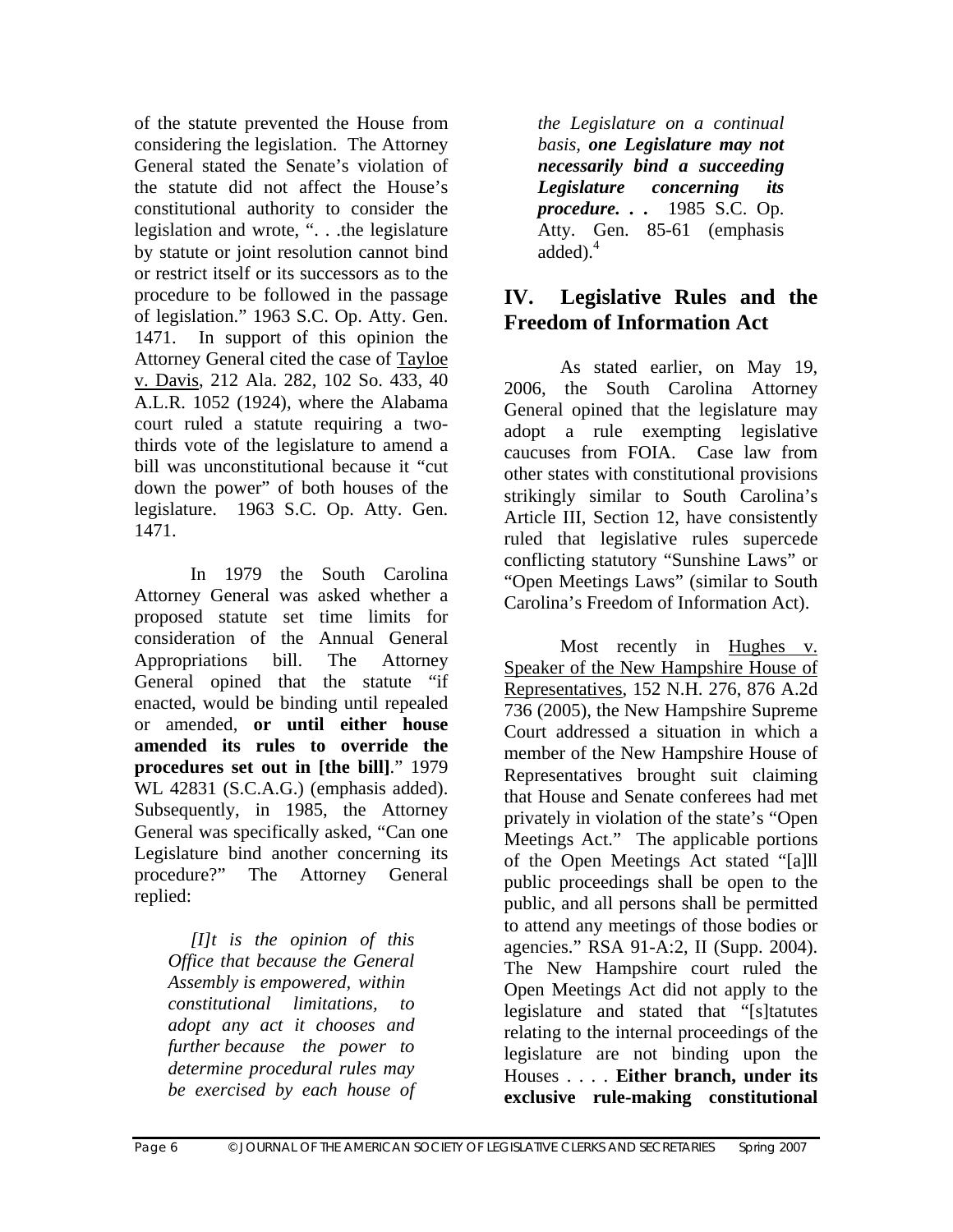**prerogatives is free to disregard or supercede such statutes by unicameral action**." *Id*. at 285 (emphasis added).

 In Mayhew v. Wilder, 46 S.W.3d 760 (Tenn. Ct. App. 2001), several newspapers brought suit against state officials claiming that legislation was void because it resulted from secret meetings in violation of the state's "Sunshine Act". The applicable provision of the Tennessee statute stated "[a]ll meetings of any governing body are declared to be public meetings open to the public at all times, except as provided by the Constitution of Tennessee." Tenn. Code Ann. Section 8-44-102(a). The Tennessee court ruled the statute did not apply to the legislature and stated:

 W*e are of the opinion that even if the Legislature intended to bind itself when it passed the Sunshine Law, the act would not bind a subsequent General Assembly. Article II, Section 12, of our Constitution provides as follows: 'Each house may determine the rules of its proceedings, punish its members for disorderly behavior, and with the concurrence of twothirds, expel a member, but not a second time for the same offence'. . . . one legislature cannot restrict the power of its successor, at least on general questions of policy . . . . Each successive General Assembly is a law unto itself in this regard. It is constitutional, and not statutory prohibitions which bind the legislature. The creator is greater than its creations . . . Binding the Legislature with procedural* 

*rules passed by another General Assembly would violate [the] grant of the right to the legislature to determine its own rules . . . ." Id.* at 770. (emphasis added); *See also*, Coggin v. Davey, 233 Ga. 407, 211 S.E. 2d 708 (1975) (denying radio station's claim that legislature's private committee meetings violated "Sunshine Laws" and stating legislative rule conflicting with statutory Sunshine Laws was reasonable and valid exercise of legislature's constitutional authority); *e.g.,* Abood v. League of Women Voters of Alaska, 743 P.2d 333 (Alaska 1987) and Moffit v. Willis, 459 So.2d 1018 (Fla. 1984).

# **V. Nonjusticiable Political Question**

 It is important to note that cases discussing the legislature's constitutional rule-making authority often hold that the judicial branch should not even address the issue of a legislative rule versus a statute because it is a "nonjusticiable political question". In South Carolina Public Interest Foundation v. Judicial Merit Selection Commission, Op. 26164 (Filed June 8, 2006), the South Carolina Supreme Court stated:

*The nonjusticiability of a political question is primarily a function of the separation of powers…. The fundamental character of a nonjusticiable 'political question' is that its adjudication would place a court in conflict with a co-equal branch of government . . . .*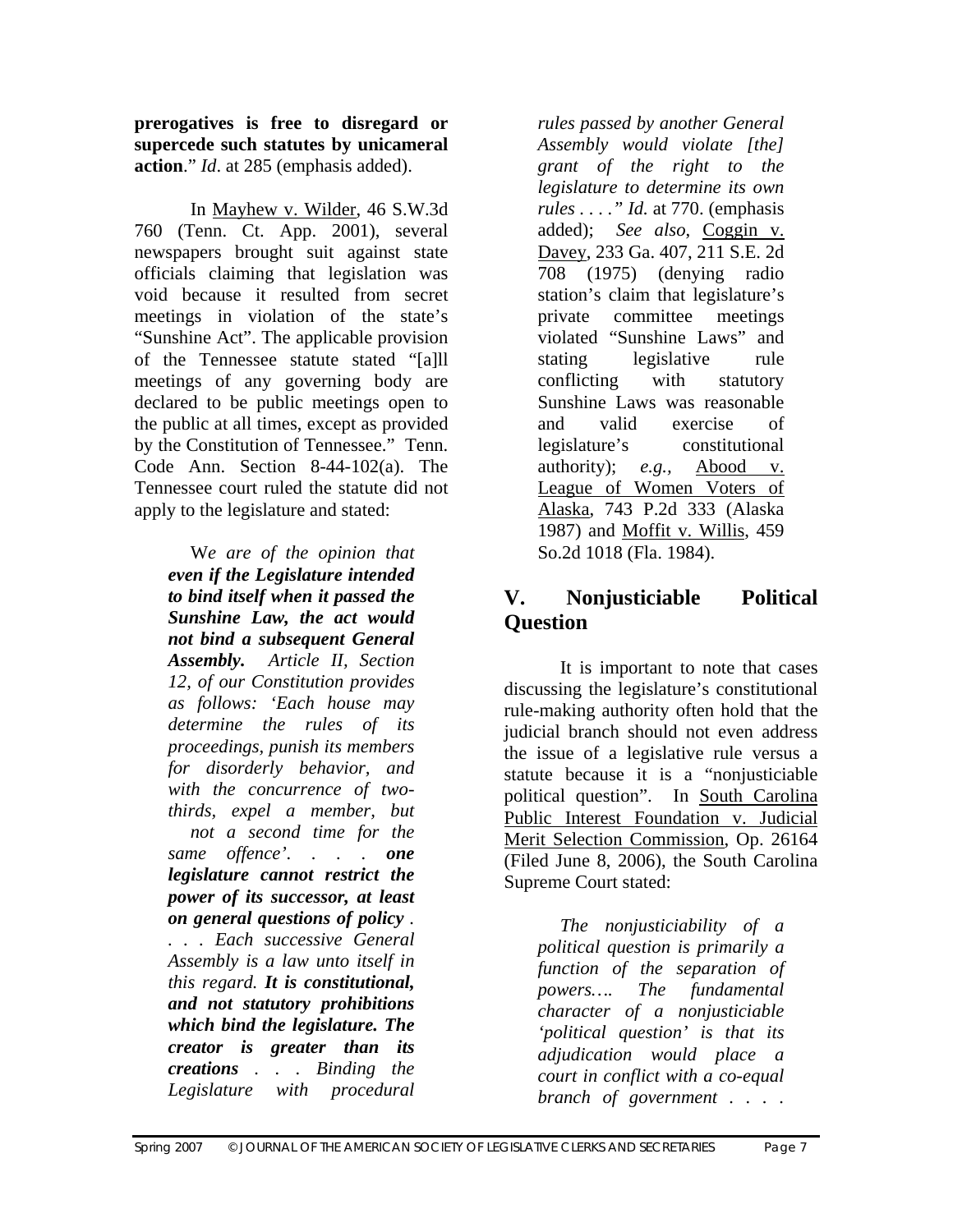*[T]his Court has declined to opine on issues where the Constitution delegates authority to the General Assembly.* 

Absent a showing that the rule violated a constitutional requirement or a fundamental right, the separation of powers doctrine requires that a court refrain from ruling on a question challenging a legislative procedure or rule of procedure. See, Hughes, *supra,*  (holding that state legislature's closing of meetings from the public in alleged violation of the "Right-to-Know" law was a nonjusticiable political question); Mayhew, *supra* (holding that closing of legislative meetings in alleged violation of "Sunshine" law was a nonjusticiable political question); Des Moines Register and Tribune, *supra* (holding that state Senate's refusal to release phone records requested by media pursuant to the open records act was a nonjusticiable political question).

 The South Carolina House of Representatives adoption of a House rule exempting legislative caucuses from FOIA is an exercise of legislature's constitutional rule-making authority. It does not violate any constitutional or fundamental rights, and, therefore, the South Carolina Supreme Court could properly refuse to address a challenge to the rule because it is a nonjusticiable political question.

# **VI. Conclusion**

The ongoing constitutional power of a legislative body to create its own rules of procedure can collide head-on with its power to create statutory law.

This conflict can arise in a variety of situations, but "Sunshine Laws", "Open Meeting Acts", and "Freedom of Information Acts" have often been the topic whereby the conflict comes before the courts. However, even though a legislature may sometimes choose to follow statutory rules of procedure, when a statute conflicts with a House or Senate rule of procedure, the rule clearly supercedes the statute. *See*, Board of Trustees v. Attorney General, 132 S.W. 3d 770 (2004) and Des Moines Register and Tribune Company v. Dwyer, 542 N.W. 2d 491 (1996) (stating the legislature has complete control and discretion to observe, enforce, waive, suspend, or disregard its own rules of procedure, including procedures codified in statute, and violations of such rules are not grounds for voiding legislation through judicial challenge), Mayhew v. Wilder, 46 S.W.3d 760 (Tenn. Ct. App. 2001) (stating that a legislature cannot bind a subsequent legislature by statute), Peoples Advocate Inc. v. California Legislature, 181 Cal. App. 3d 316, 226 Cal. Rptr. 640 (1986) (stating that a statute may not control a legislative rule of internal procedure and that a rule of proceeding made in the guise of a statute is nonetheless a rule adopted by the house and may be changed by an internal rule at any time), Manigault v. S.M. Ward, 123 F. 707 (S.C. 1903) (stating that a statute imposing conditions on the passage of legislation assumes a power it does not possess, and if any succeeding General Assembly passes a bill that does not meet these conditions this action "is either a declaration of its independence of these conditions, or it is a repeal of the previous act pro tanto"), and Mason's Manual of Legislative Procedure (2002) (The preferred source of parliamentary procedure for state legislatures).<sup>5</sup>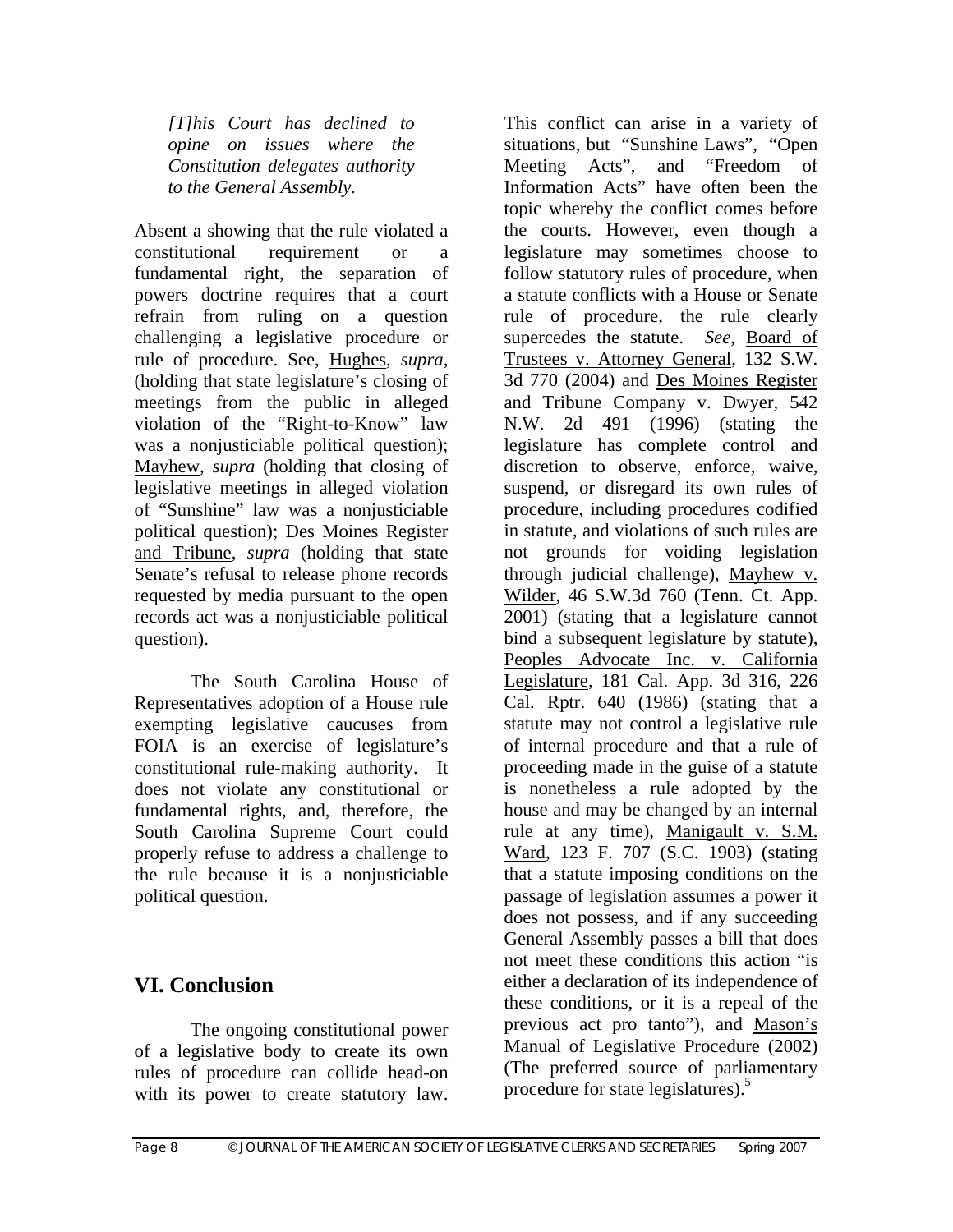In conclusion, it is impossible to predict a future decision of the South Carolina Supreme Court. But, state courts with constitutions closely resembling South Carolina's Article III, Section 12, have routinely held that a legislative rule supercedes conflicting statutory law or, in some cases, even refrained from ruling on the issue because it presents a nonjusticiable political question. Thus, it

is reasonable to think that if the South Carolina media challenges the validity of House Rule 4.5, the South Carolina Supreme Court is most like to either: (1) uphold the House Rule and determine that it effectively exempts legislative caucuses from FOIA, or (2) decline to address the issue as a nonjusticiable political question.

<sup>3</sup> The following are examples of South Carolina statutory laws that set forth rules of procedure for the legislature: S.C. Code Ann. Sections 2-1-180, 4-12-30, 4-9-55, 4-29-67, 11-11-410, 11-11-420, and 59-26-50 (all requiring a two-thirds vote of both houses for passage of specific legislation); S.C. Code Ann. Section 1- 23-120 (setting forth specific requirements for legislative consideration of agency promulgated regulations); S.C. Code Ann. Section 2-7-71, 2-7-72, 2-7-73, 2-7-76, 2-7-78, and 2-7-110 (all requiring fiscal impacts or certifications prior to passage of legislation); S. C. Code Section 2-7-120 (establishing requirements for designating expenditures in appropriations bills); S.C. Code Ann. Section 2-7-105 (limiting the type of agency or institution that may be authorized in a bond bill); S.C. Code Ann. Section 6-27-30 (requiring the annual budget bill to appropriate a certain percentage of the budget to local government); S.C. Code Ann. Section 11-11-140 (limiting appropriation of surplus general fund revenues); S.C. Code Ann. Section 11-11- 140 (prohibiting general tax increases in permanent provisions of the annual appropriations bill); and, S.C. Code Ann. Section 12-37-251 (setting statutory requirements upon the legislature's treatment of the Trust Fund for Tax Relief).

<sup>4</sup>The rule that one legislature may not bind a future legislature was probably explained best in Manigault v. S.M. Ward & Co. et al., 123 F. 707 (1903) when the South Carolina District Court wrote, "[t]he legislative power in South Carolina is vested in the General Assembly. The Constitution fixes the power of the General Assembly. Each General Assembly possesses all these powers, and is subject to no limitation not found in the Constitution. One Legislature, therefore, cannot curtail or enlarge the power of any succeeding Legislature...."

 $<sup>5</sup>$  Mason's states that the constitutional right of a state legislature to control its own procedure cannot be</sup> withdrawn or restricted by statute, but statutes may control procedure insofar as they do not conflict with the rules of the houses or with the rules contained in the constitution. Mason's, at section 2.3. However, the house and senate each may pass an internal operating rule for its own procedure that is in conflict with a statute formerly adopted. Mason's, at section 3.2.

<sup>&</sup>lt;sup>1</sup> House Rule 4.5, as amended on January 17, 2007, states "[a]ll meetings of all committees shall be open to the public at all times, subject always to the power and authority of the Chairman to maintain order and decorum with the right to go into Executive Session as provided for in the South Carolina Freedom of Information Act, Title 30, Chapter 4 of the 1976 Code of Laws of South Carolina, as amended. *Provided*, a legislative caucus as defined by Section 2-17-10 of the 1976 Code of Laws of South Carolina, as amended, and its meetings are not subject to the provisions of Title 30, Chapter 4 of the 1976 Code of Laws of South Carolina, as amended. . . ."

 $2$  Although the power of the General Assembly to make its own rules is firmly established in the South Carolina constitution, there is little South Carolina jurisprudence on this topic - which is probably due to a "virtually universal acceptance of the power" that has prevented its consideration by South Carolina appellate courts. *See*, Bruce v. Riddle, 464 F.Supp. 745, 748 (1979) (proposing this explanation for the lack of South Carolina jurisprudence on the issue of legislative immunity).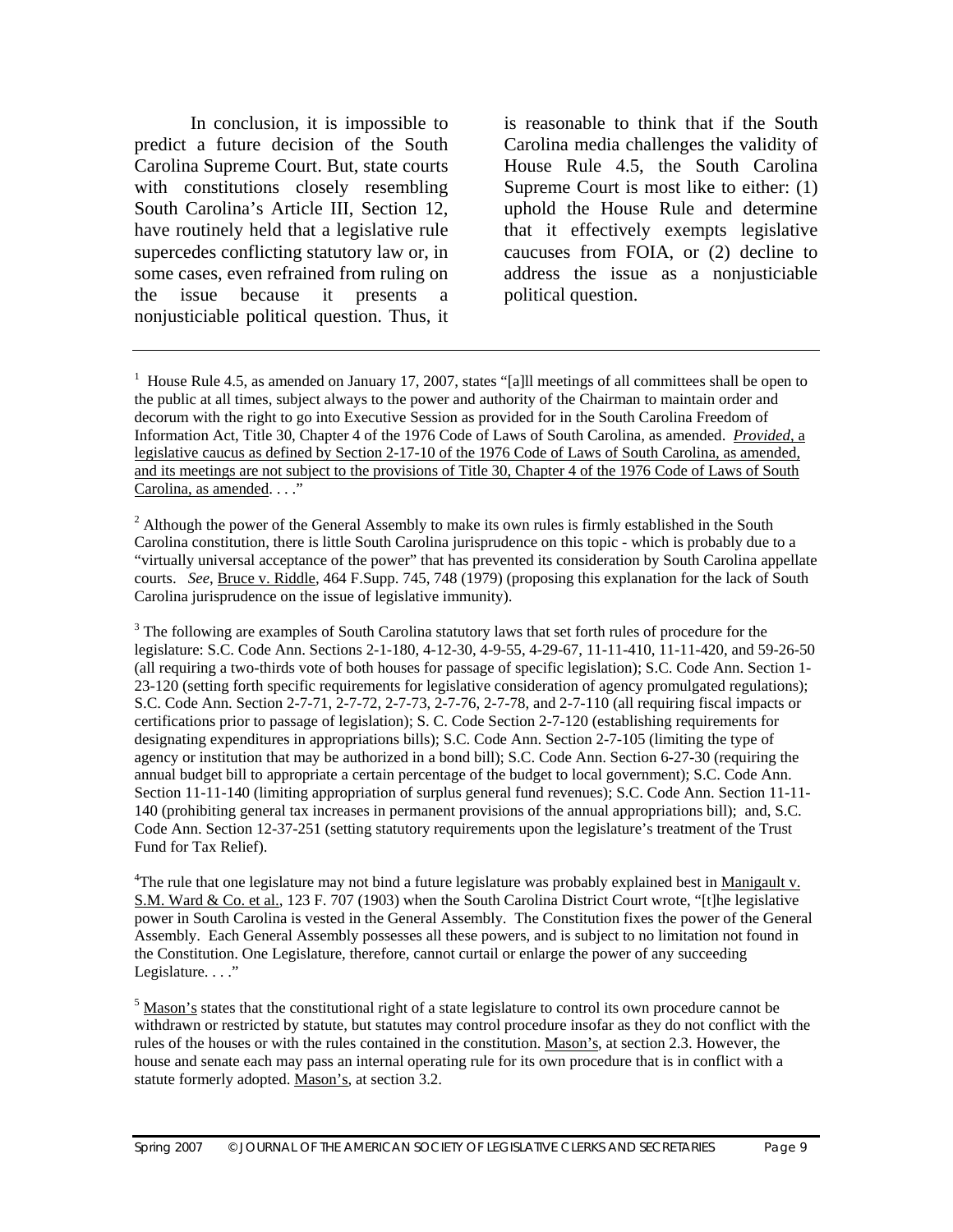# **A STANDING COMMITTEE SYSTEM ON THE AMERICAN MODEL**

*The visit of James R Odgers to the US Senate in 1955, and its implications for parliamentary democracy in Australia* 

Anthony S. Marinac\*

ABSTRACT: Australia's cabinet system of government is much more like the British Westminster system than it is like the Presidential system of the United States of America. For this reason, the contribution made by the American experience of democracy is often unfortunately overlooked by Australian political science. This paper focuses on a little known yet absolutely pivotal event in Australian political history: the visit to the US in 1955 of one of the greatest Clerks of the Australian Senate, J.R. Odgers<sup>1</sup>, who returned with an enthusiasm for parliamentary committees which has changed the face of Australian parliamentary politics for all time.

When Australians consider our parliamentary antecedents, we look instinctively to England. In more ways that we usually care to admit, England remains the "mother country" and our approach to parliamentary democracy remains, more than anything else, an Antipodean expression of a fundamentally English system (albeit weathered by 150 or so years of Australian colonial and national experience). None of this ought to be surprising. Unlike the United States, the colonies which formed Australia did not have to fight a war of independence to gain political self-determination.

Responsible government was, instead, granted to the Australian colonies rather in the manner of a coming-of-age gift:

> [British] Ministers resolved to treat these southern communities as the daughters of a generous parent. They were to be entrusted with the full power of selfgovernment and at liberty to work out their destiny each according to its own knowledge and expertise.<sup>2</sup>

The constitutions establishing selfgovernment in each of the colonies (New South Wales, Queensland, South Australia, Tasmania Victoria, and Western Australia) were in fact statutes of the Imperial legislature in London. Most Australians of the time (and, indeed, probably right up until the Second World War) regarded England as Home, with an implicit uppercase letter. All of these circumstances combined to ensure that colonial Australians did not establish parliamentary institutions which marked a new form of democracy, specifically adapted to our circumstances. Rather, the early Australian parliaments did everything they possibly could to echo the institutions of England:

The colonists of 1856 … had no alternatives to suggest to the British system of parliamentary government [and] they wanted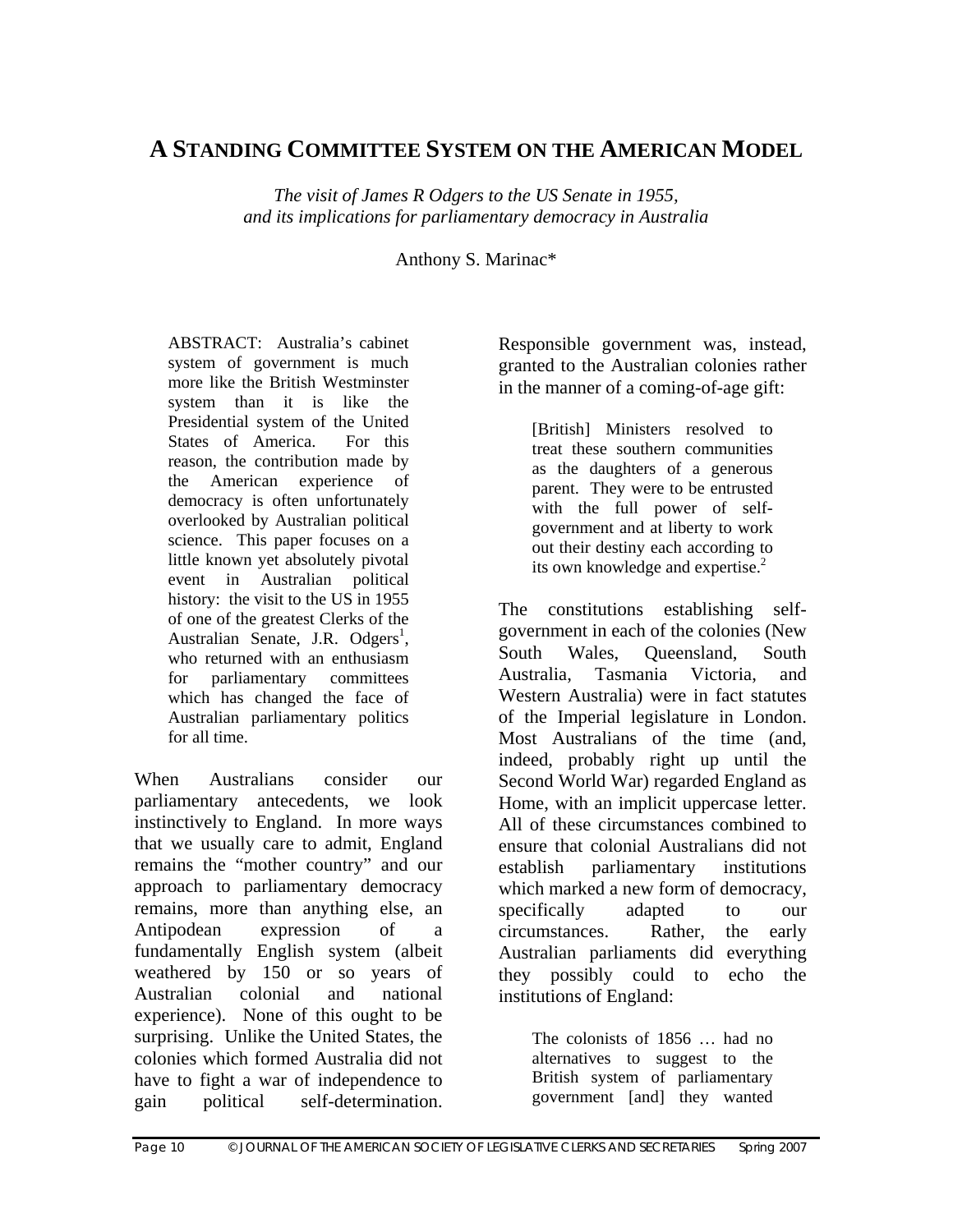none. The British Parliament had cradled and nurtured the freedoms of the mother country for centuries and the colonists were, after all, Englishmen … The outward trappings of their Parliament – the arrangement of the chambers, the bewigged presidents and speakers, the clerks at the table, the division bells, the modes of address and so forth – were but signs that an ancient institution was renewed in another land.<sup>3</sup>

#### *The USA as a model for Australian federation*

When the colonies began in earnest the process of moving towards federation, in about 1891, the representatives at each of the conventions and conferences established to draft a federal constitution, were themselves members of their colonial legislature. Given the gravity of the event, they were usually senior members of the colonial legislature. Consequently, the drafters of the Australian constitution shared the common, long experience of membership of essentially British legislatures. Experience and heritage combined to suggest that their instinctive response would be to establish a Westminster-style Cabinet government.

Contrary to this suggestion, however, the democratic model of the United States of America was widely discussed during the convention debates. The result was an Australian constitution which imported a significant range of its features from the constitution of the United States. Evans notes:

> It is well known that the framers of the Australian Constitution drew extensively upon the United States Constitution for many

aspects of their creation. This is best demonstrated by the impressive list of the characteristics of the Australian Constitution drawn directly from the American model: the employment of special procedures, different from those applying to normal legislation, for consulting the people in establishing the Constitution and for amending it; the special legal status thereby given to the written constitution; the division of powers between the central and State Governments; the prescription of the powers of the national Government in the written constitution: [and] the establishment of a constitutional court to interpret and enforce the  $constantution<sup>4</sup>$ 

One of the most notable features derived from the US constitution was the form and function of Australia's upper parliamentary chamber. The British model was fine for a unitary state (or, perhaps more accurately and with a deferential nod to the Welsh, Scots and Irish, a state with a unitary government) with an ancient heritage of monarchy and nobility. The new nation of Australia would be a federation based on a voluntary compact between the people of the various states; and it would be without any form of nobility upon which to base a hereditary upper house. Consequently, it was clear that the institutions of parliament would have to be modified from the British model to account for these two factors. The Australian Senate became the answer to both.

The question of nobility is easiest to deal with. An Australian form of nobility with a peerage-based house of parliament was suggested, at one point,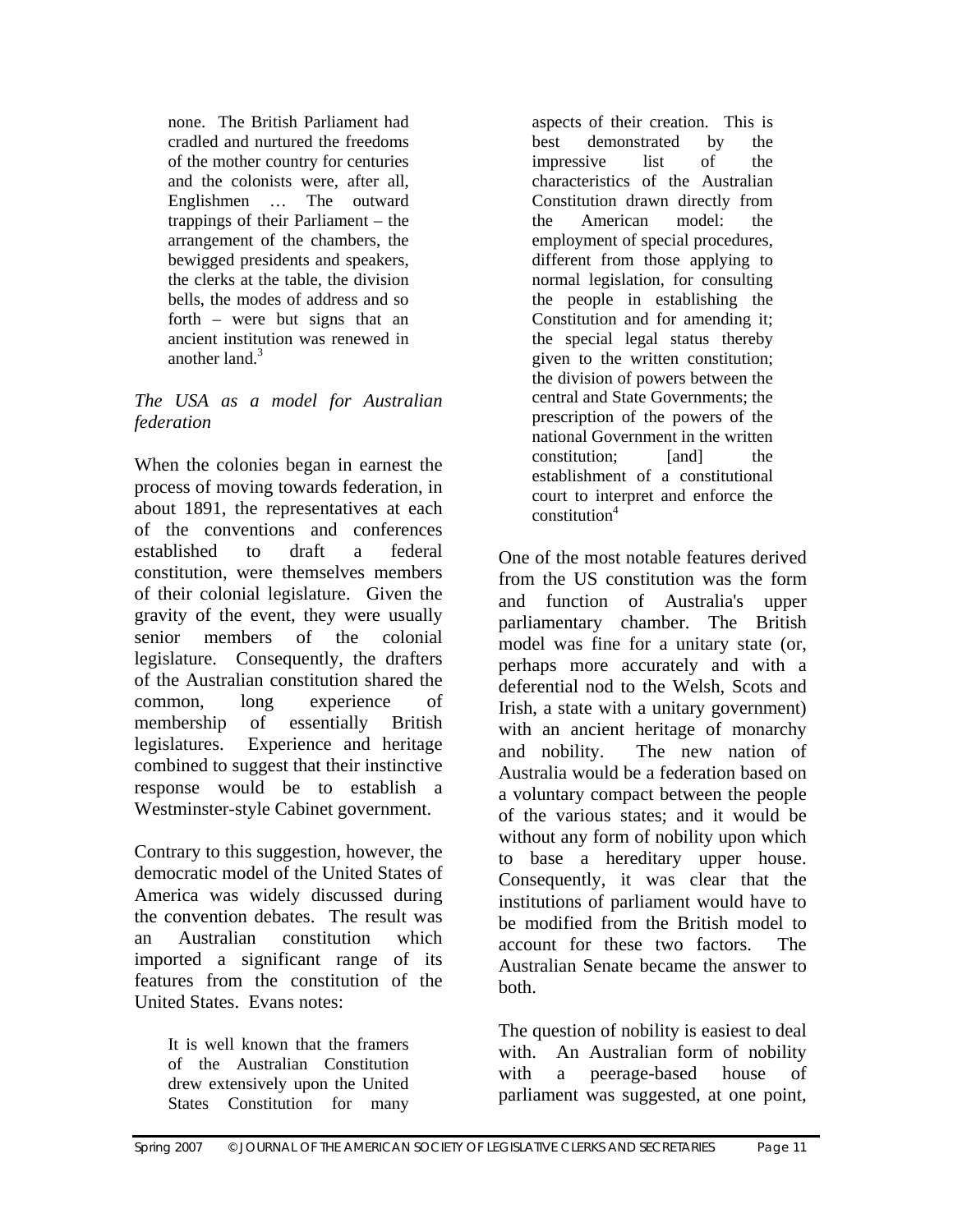by a pioneer landholder and Member of Parliament, William Charles Wentworth, but the suggestion attracted derision, and the description of a "bunyip aristocracy."<sup>5</sup> The members of upper chambers of colonial legislatures had typically been appointed, and typically for life. When the time came to draw up the constitution, there was little doubt that the Senators would be in some fashion the product of a popular choice. Initially, Senators were to be appointed by the State parliaments, acting  $\text{essentially}$  as electoral colleges<sup>6</sup> but eventually it was determined that nothing less than a popular vote would do.

The question of federation was more problematic. Two of the former colonies – Victoria and New South Wales – had large populations and substantial economies. The others, though varying in population and wealth, were all far behind. There were consequently very real questions as to whether each of the states would sign up to the federation. The small states were concerned that their numbers would be swamped by the population base of the larger states in any popularly elected legislature; while the larger states were concerned that their substantial tax bases would essentially end up providing indefinite subsidies to the citizens of the less prosperous colonies. The following comment, from a convention delegate in 1897, gives a sense of the rhetoric:

> The honourable gentleman wants the smaller colonies to hand over to the larger colonies their principal sources of revenue, their customs, their post-offices, and to place a child-like trust in the gentle way in which they will be handled.<sup>7</sup>

Australia had attempted a half-wayhouse of federation, the Federal Council of Australasia, in 1885. The Federal Council had not been a success, partly because it lacked any real powers, but mainly because key colonies had chosen not to participate consistently. The largest, New South Wales, had never participated at all. At one point, no two member states of the Federal Council had shared a border, leading Founding Father (and Federal Council enthusiast) Alfred Deakin<sup>8</sup> to describe the Federal Council as a "patchwork realm":

> Owing to the abstention of New South Wales and South Australia, the colonies embraced within its control are nowhere contiguous one with another, but are separated in each case either by sea or the wide areas of their unfederated sisters.<sup>9</sup>

The learning experience from the Federal Council had been that for federation to be successful, at the very least all mainland colonies had to join.<sup>10</sup> So, the early participants in the federal conventions began very deliberately looking at parliamentary models outside Great Britain. A form of upper house had to be discovered, which did not rely on nobility or appointment, and which would provide an enticement to the smaller states to join the federation, if the larger states were to be given numerical control of the lower house.

A number of models were considered. Canada, obviously, was ruled out from the start. The Swiss federal model provided some level of guidance. Quickly, however, the dominant model of discussion was the United States Senate: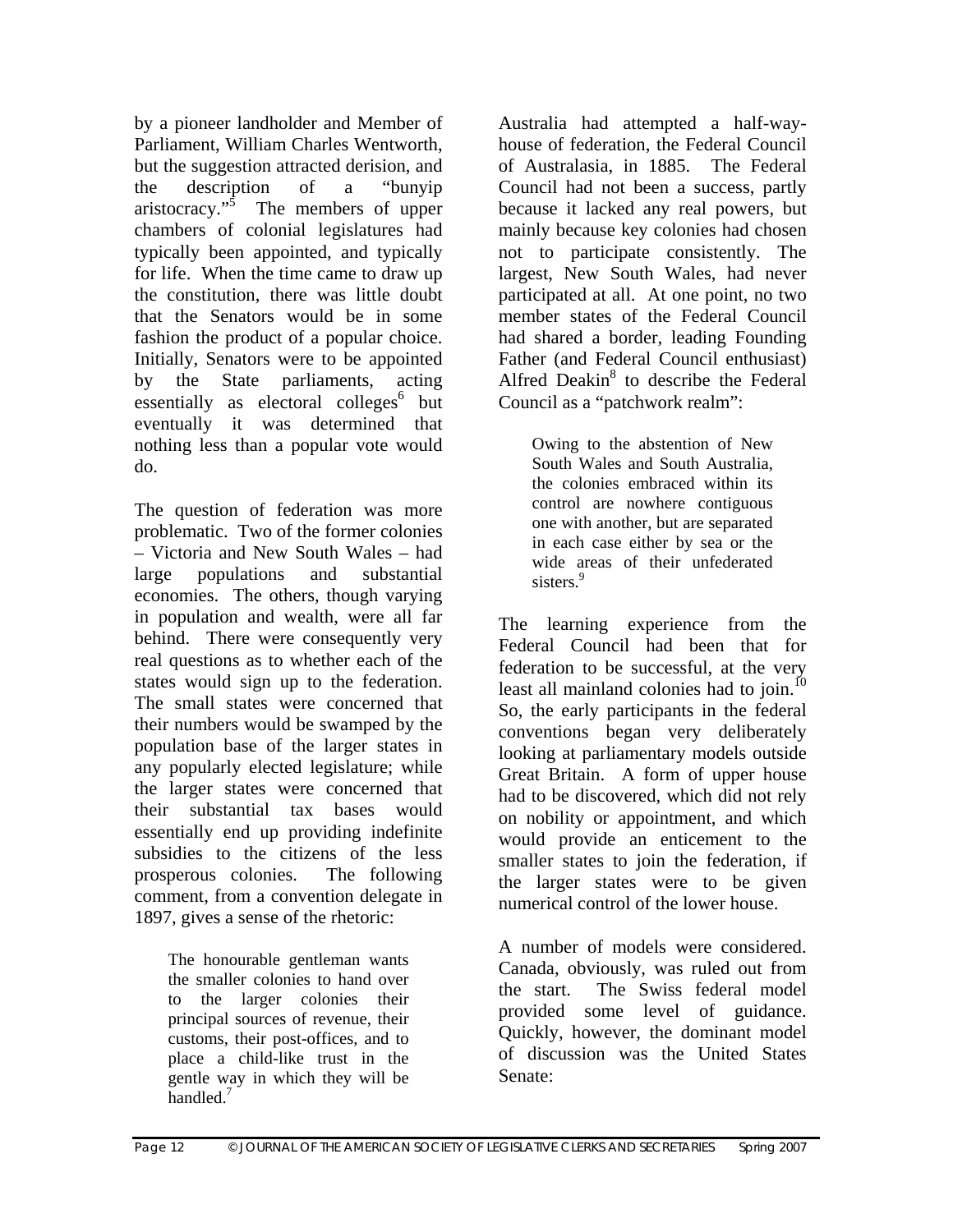I regard the Senate of the United States as being one of the grandest representative bodies in existence. It is quite equal to, if it does not surpass, the British House of Lords. It is the best elective House of Legislature in the world, the reason of that being that it represents the different states, and is composed of men who have had vast experience of political life in some capacity or other before entering the Senate.<sup>11</sup>

What eventuated was a federal upper house which is in many respects familiar to that of our American cousins: the Australian Senate is popularly elected, with each state having the same number of Senators<sup>12</sup> regardless of population size. The election of Senators is under the constitutional control of the states $^{13}$ and each Senator represents the entire state, which votes as a single constituency.14 Also like the US Senate, and unlike upper houses almost everywhere else, the Australian Senate has legislative powers virtually equal to those of the House of Representatives (equal in all matters other than money bills).

The American influence over the very gestation of the Australian parliament, then, is obvious, and political scientists in Australia have long described the Australian constitution as a "hybrid" constitution, oddly but aptly referred to as a "Washminster"15 system, combining elements from Washington with elements from Westminster.

## *Committees in the early Australian Parliament*

The Houses of the Australian Parliament have always had the right to establish

committees. The powers and privileges of such committees are outlined in s.49 of the Australian Constitution, while s.50 establishes, for each House, the right to determine its own manner of operation (including the formation of committees). However from federation in 1901 until approximately 1930, few such committees were formed, and those which were formed undertook domestic tasks, such as the development and maintenance of Standing Orders, and the administration of the Parliamentary Library.

In 1930, a Senate Select Committee was established to consider the establishment of a standing committee system. The committee was asked to particularly focus on committees to oversee Statutory Rules and Ordinances; International Relations; Finance; and Private Member's Bills. However the committee was also able to advise on committees to examine "such other subjects as may be deemed advisable."<sup>16</sup> The way was thus open for the committee to recommend a more expansive system of standing committees. The members almost did so, noting the range of national parliaments which had broad standing committee systems (and taking a paragraph to describe that of the US Congress) and quoting at length from Luce's *Legislative Procedure* to the effect that "even the critics of the committee system admit it has various<br>advantages."<sup>17</sup> Having extolled the Having extolled the virtues of standing committees, the committee then squibbed on its recommendations, stating:

> Your Committee is well aware that the adoption by the Senate of a Standing Committee System, either identical with or based on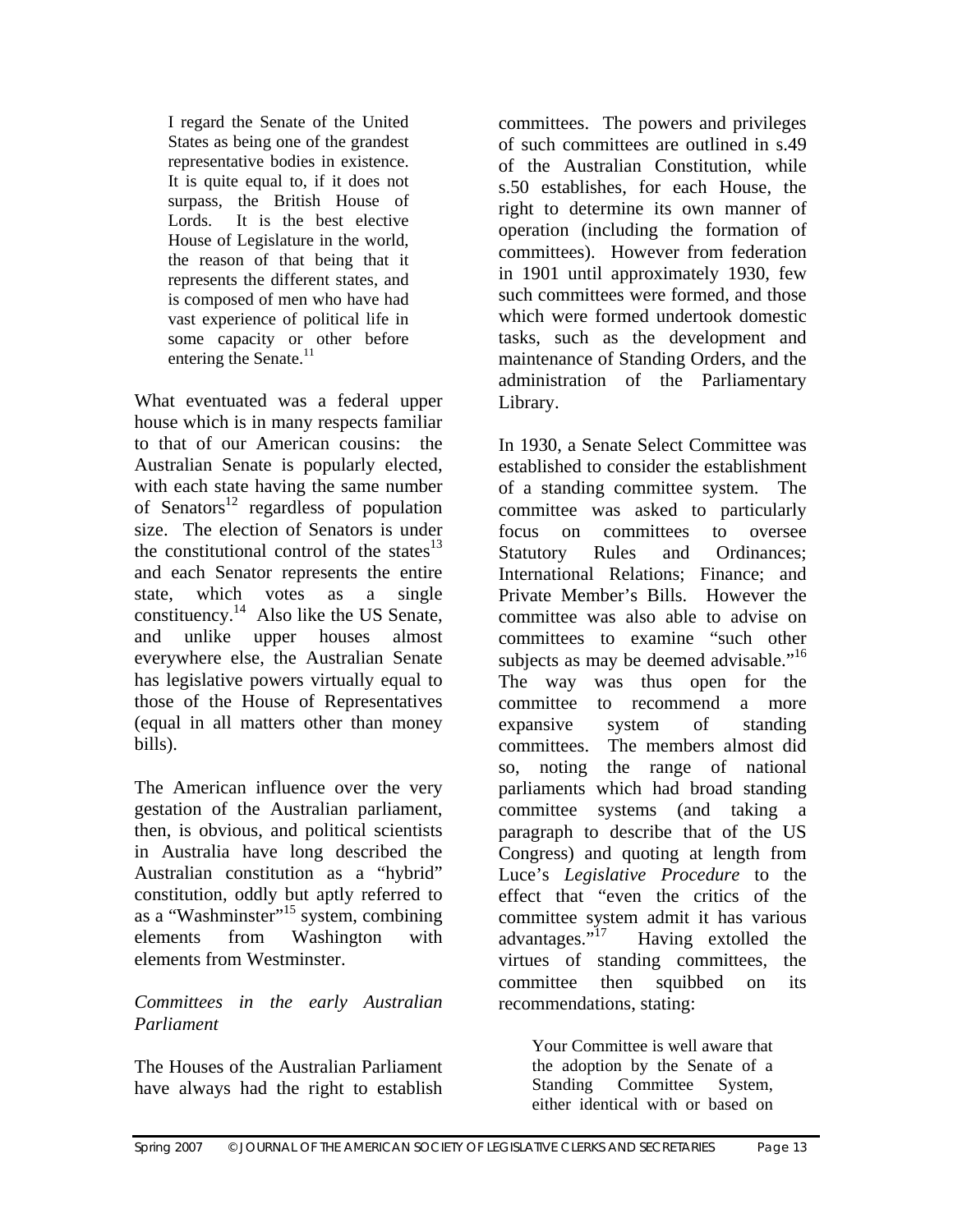any of the systems enumerated above, would be an entirely new departure so far as Australian legislative procedure is concerned. Consequently it has approached the subject with the utmost caution, and with a fixed determination not to make any recommendations or proposals unless they are supported by an overwhelming volume of evidence given by highly qualified and experienced witnesses.<sup>18</sup>

The 1930 Committee did recommend standing committees on Regulations and Ordinances, and on External Affairs. From 1930 onwards, however, most committee activity was undertaken by a disjointed array of select committees and joint committees, usually appointed for specific inquiries and ceasing to operate once they had reported:

> While Committees have been a recognized part of Senate Procedure for many years, they have been mostly on an *ad hoc* basis, appointed from time to time to inquire into specific matters such as television, road safety, the metric system, pollution, drugs, and securities and exchange.<sup>19</sup>

There was nothing like an actual committee *system*, and ad hoc select committees did not allow for the development of working relationships and fraternity among members which occurs in the context of a long-term standing committee. In addition, the ad hoc nature of the committees meant that secretarial and research staff were also appointed on an ad hoc basis, so that no specialist support staff were developed. In the period between the end of the second world war and 1967, very little committee activity took place at all.

During this period, the reputation and perceived usefulness of committees took a considerable beating:

> Most of them have been regarded as lamentable failures, the most common explanation being that the increasing supremacy of the Executive and the invoking of party loyalties in committee have made the position of standing committees untenable.<sup>20</sup>

The Australian Ambassador to the United States of America, the Honourable Howard Beale, observed in a 1960 lecture that "there are Committees in the Australian Parliament but nothing like those in Congress" and that the Australian committees were "but a pale shadow of the Congressional Committee system."<sup>21</sup> At the time, of course, the Ambassador was entirely correct. But by the time of his lecture, James Rowland Odgers had already been to the United States of America and returned home with a plan.

# *The Odgers Report in 1956*

James Odgers is a towering figure in Australian parliamentary practice, largely because he produced the procedural bible for the Australian Senate, *Australian Senate Practice*, more commonly known simply as *Odgers'*. He provides an Australian peer to Thomas Erskine May in the United Kingdom, or Floyd Riddick in the United States, as a venerated figure of almost iconic status.

He first joined the parliamentary service in 1937 as a parliamentary reporter,  $2^2$ and moved into the Department of the Senate in 1948. The first edition of *Odgers* was produced in 1953, by which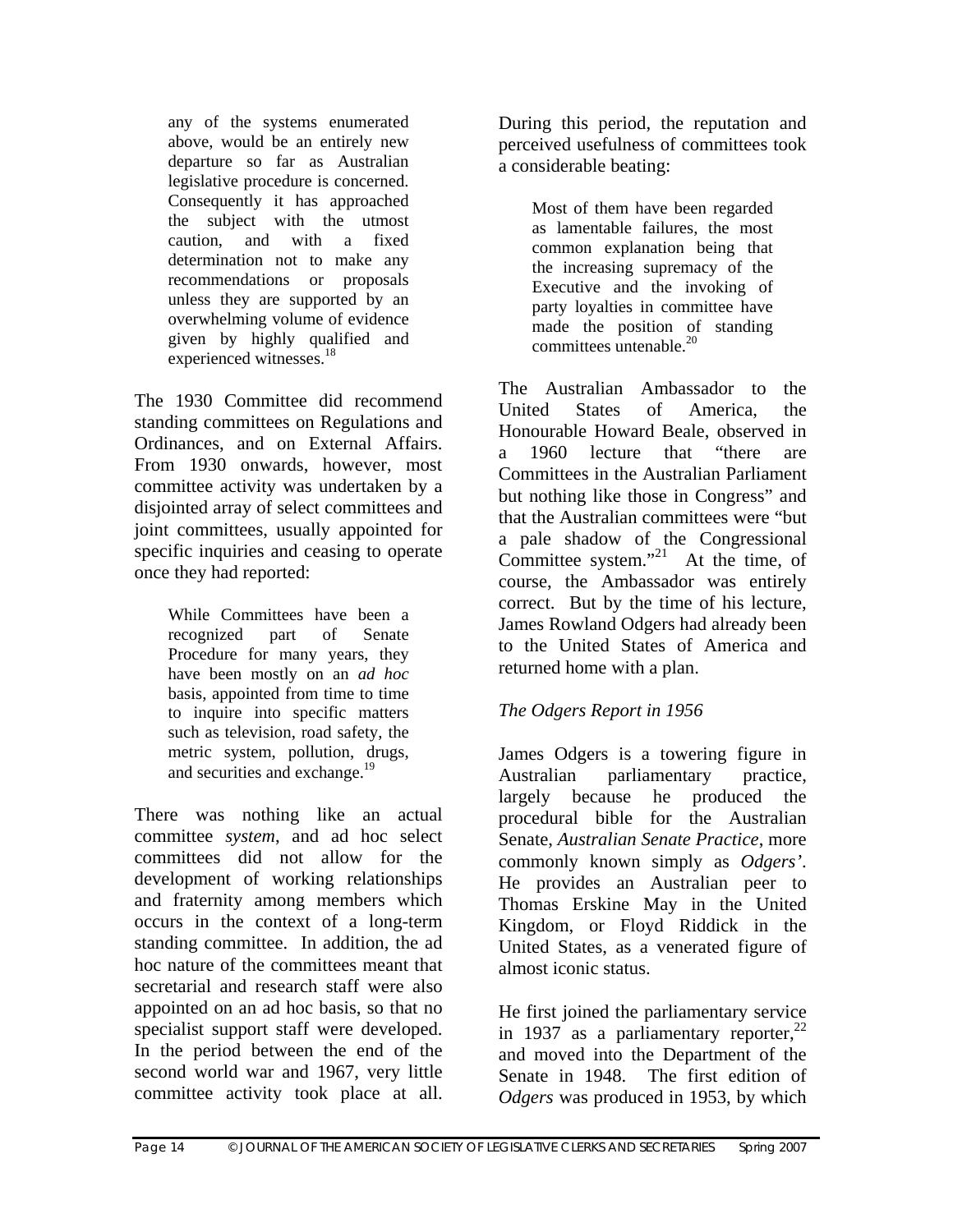time Odgers had risen to the dual position of Usher of the Black Rod and Clerk of Committees. By 1954, then, Odgers had already produced the classic work which still bears his name, and had marked himself out as an officer of the Senate on the rise towards the Clerkship. He had also been in the position responsible for the administration of the Senate's committee system, such as it then was.

In 1955, Odgers was promoted to Clerk Assistant, and was, therefore, the second senior-most parliamentary official serving the Senate. He obtained a Smith-Mundt Leader Grant under the *US Information and Educational Exchange Act 1948* (the "Smith-Mundt Act") and used the grant as an opportunity to travel to the United States of America to observe the congressional committee system. The fact that Odgers chose to undertake this trip was, in itself, somewhat remarkable. Most rising Clerks undertook what Evans describes as "the pilgrimage to Westminster which was virtually compulsory for clerks of the British Empire.<sup>"23</sup> Odgers, however, turned his gaze towards the United States, and in particular towards the US committee system. It is only possible to speculate on his reasons for doing so, but the speculation seems quite safe based on his later perseverance on this issue: having spent four years running the Senate committee system, frustrated by its limitations and becoming aware of its potential, it seems Odgers determined to take up the cause of a standing committee system, picking up the argument where it had been left in 1930. He looked to the most advanced committee system in operation for his model and, to borrow the words quoted above from the 1930 report, set out to make himself the "highly qualified and experienced witness" necessary to carry the day.

The report of his study visit, simply entitled *United States Senate – Report* was presented in the Senate by the President of the Senate, on 15 May 1956. The early part of the report is quite general and descriptive, outlining in a few pages the basic shape of government and constitution in the USA, including the composition and powers of the Congress, and the legislative process. Soon, however, he turned to the real business at hand, describing the committee system's investigative functions in these terms:

> The investigative power of the Congress is essential to the discharge of its legislative function. Through the medium of investigations, Congress is informed of the necessity for improvements in existing laws or the need for new laws.

> The Congressional power of investigation is not unlimited. Each committee is confined to the subjects within its prescribed jurisdiction. Furthermore, an investigation must have a legislative purpose, whether it be to examine certain conditions such as the operation of the New York Stock Exchange to see if remedial legislation is necessary, or to supervise and check activities in the executive departments.<sup>24</sup>

Perhaps anticipating rebuttal arising from Senators' criticism of the McCarthyist committees which had been so active in the early 1950s, Odgers noted that "there has been criticism of the conduct of certain Congressional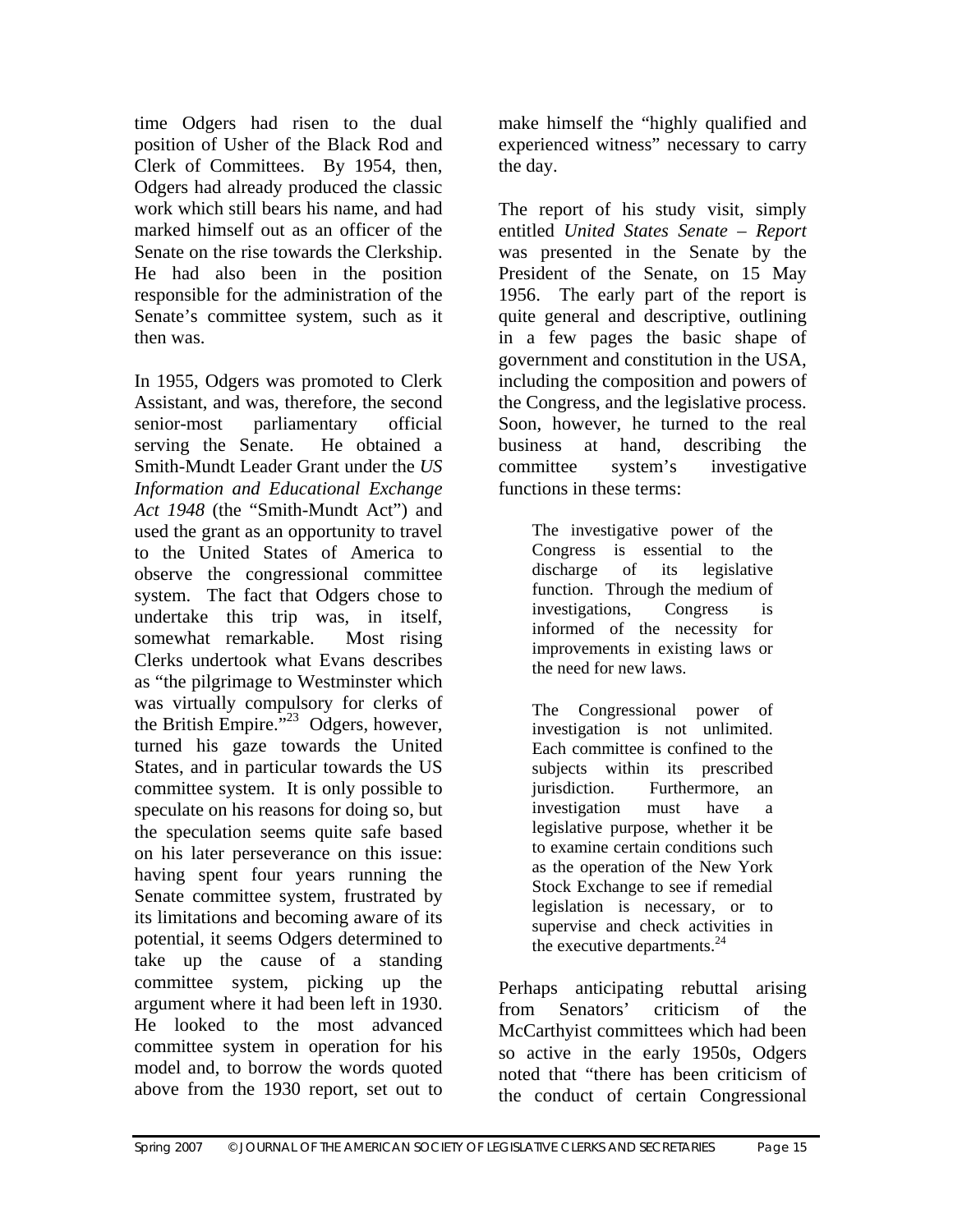investigations, notably those which it was alleged invaded individual rights. But the conduct of those loyalty investigations was exceptional and in no way typified the dignified procedure of investigating committees generally."<sup>25</sup>

The report then goes into detail regarding the operation and support of the Senate's committee system. His observations, edited for length, were as follows:

> Each committee has the assistance of a large staff … In addition, committees may ask assistance from the Legislative Reference Service of the Library of Congress.

> Each committee has its own meeting room and administrative offices, either in the Capitol or in the Senate or House office buildings.

> Committees have extensive and open sessions. Within the limits of security, most hearings are public, and they are well-attended. Protests are quick when committees overdo the closed door sessions …

> …each standing committee of the Senate (including any subcommittee of such committee) has power of subpoena …

> Committees are empowered to administer oaths to witnesses in any case under their examination.

> Witnesses before Congressional committees are permitted to be accompanied by counsel … [but] it is "a matter of privilege, not of right."

Witnesses have privilege against self-incrimination.

If agreement is not reached on a Committee Report, minority views can be printed. $26$ 

The similarity between Odgers' observations of the US Senate in 1955 and the operation of the current committee system in Australia are so remarkable that they defy any suggestion of coincidence. The only one of these observations which does not apply to the Australian Senate committee system in 2007 is the second – because, while each committee has its own administrative offices, they share meeting rooms. Setting aside that minor point, Odgers' dot point description of the US Senate in 1955 could well be replicated by an observer attending the Australian Senate today.

In his conclusions, Odgers set out his key question explicitly – almost bluntly: "What can the Australian Senate learn from the United States Senate which will add to its usefulness and prestige? The answer is additional functions."<sup>27</sup> He continued:

> The additional function suggested for the Australian Senate is a standing committee system on the American model to watch and appraise the administration of the laws in certain defined fields of governmental operation and to inform public opinion. $^{28}$

He then set out specific arguments in favour of such a standing committee system. The arguments were by no means unique, and Odgers was not their pioneer. In fact, many of them echoed the observations made (but not moved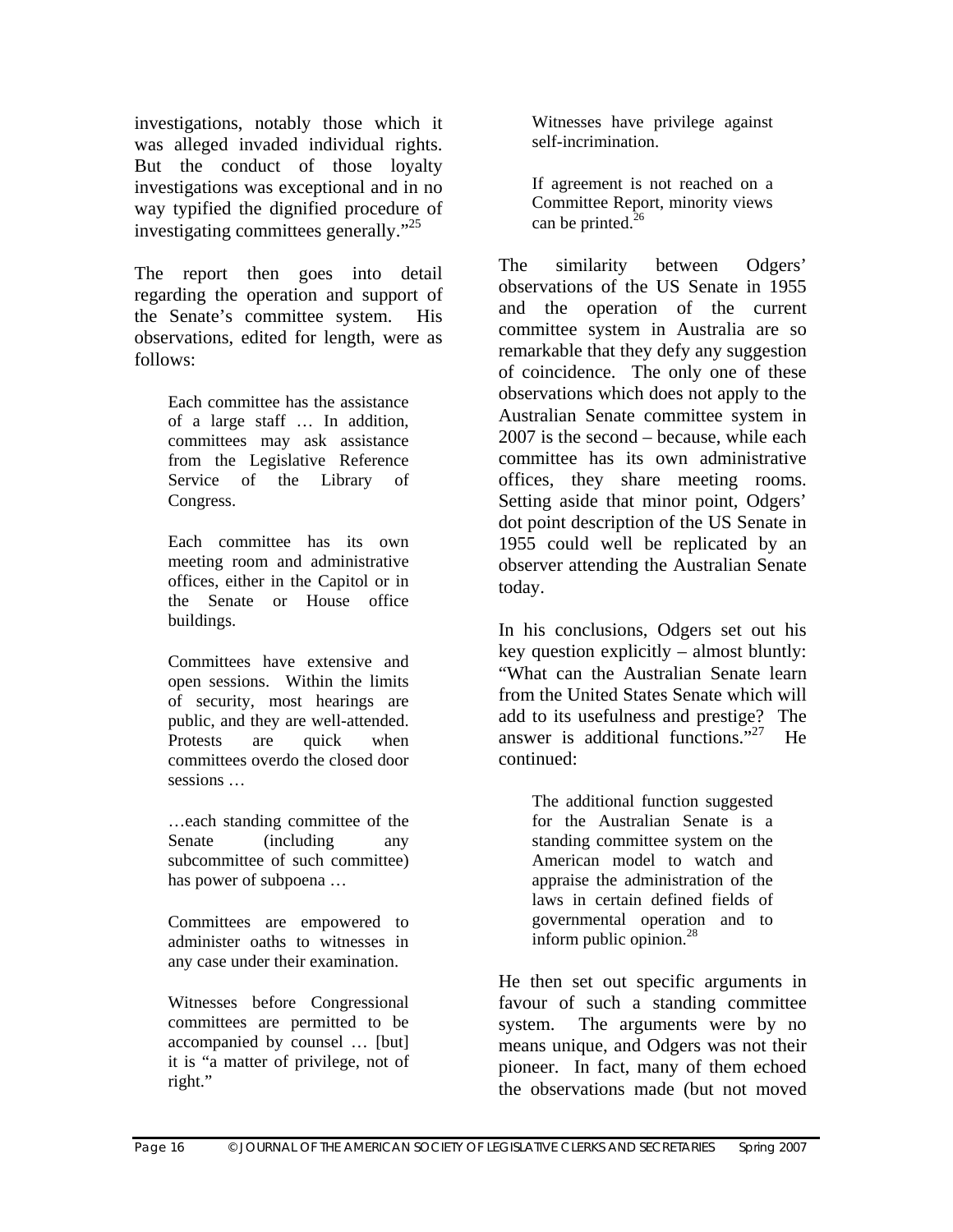upon) by the 1930 Report, and many of his arguments were, even in the 1950s, already accepted orthodoxy in the USA. His arguments included:

> Government activities and responsibilities today are so complex that it is questionable whether the Houses of Parliament themselves are able in the time available to them to discharge completely the function of scrutiny of all the ramifications of government. The suggestion is made that standing committees, in open session, could make a considerable contribution to the discharge of this function …

> Committees have a legislative function – that is, to make recommendations, where necessary, for improvements in the law. Expressed in another way, it means that committees permit expression and fulfillment to the maxim that "the best law is the one which is based upon the most widespread human knowledge and proper ascertainment of the facts."

Committees also serve to inform the public.

The educational value to Members of the committees.

Expert committees on particular subjects would develop, to which Ministers may be grateful to refer problems of long-term importance for inquiry and report.

The standing committee system would provide an admirable training ground for Senators for Ministerial promotion.

The report was tabled in the Senate, and received a polite but hardly enthusiastic response. The Minister for the Navy, Senator Neil O'Sullivan, who spoke for the government, scarcely engaged with the content, providing an almost farcical comment:

> I should like to congratulate Mr Odgers on the obvious care, industry and skill that he has displayed in the production of this most interesting booklet. I make this suggestion: I think that for those of us who care to read it and keep it by us as a very valuable book of reference, its usefulness would be considerably added to if it had an index. $29$

The most considered (and prescient) response came from then Leader of the Opposition in the Senate, Senator Nicholas McKenna, who stated:

> I know that he [Odgers] has a burning ambition to see the Senate play a major role in the Parliament. I merely say to him that, whilst he need not despair, he must be patient. Speaking from an experience of politics extending over a considerable time, I know that it takes at least five years to secure the acceptance of a new idea. Certainly I should like to see some of the ideas mooted by the Clerk Assistant in operation in this Parliament, particularly the suggested extension of the Senate committee system.<sup>30</sup>

Odgers clearly took the advice of both speakers – the printed version of his report has an index, and he bided his time on the question of a standing committee system on the American model, though it took closer to fifteen years to come to fruition.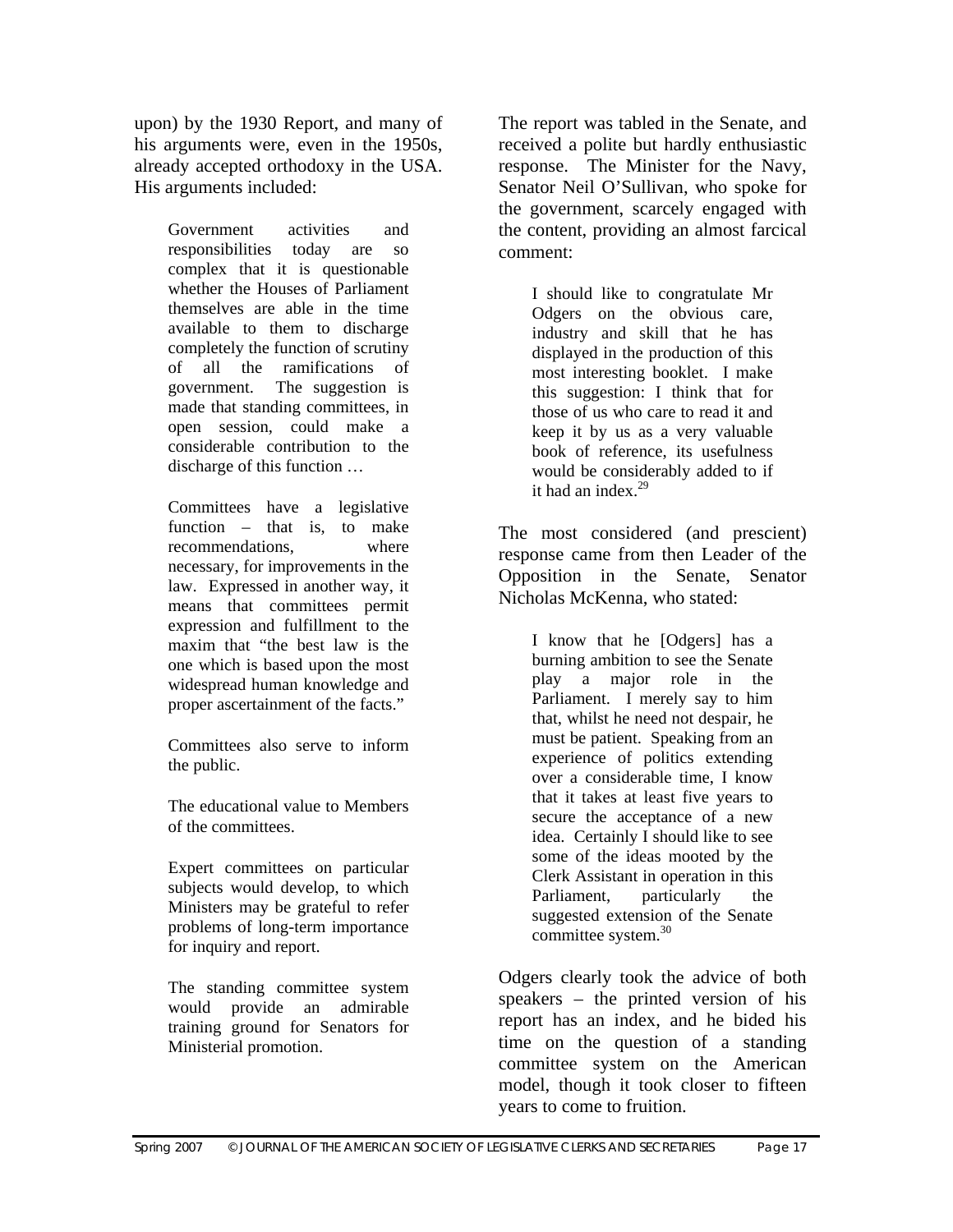*An idea whose time eventually came*

During the late 1950s and up to the middle of the 1960s, committee activities in the Senate continued to be sporadic and ad hoc. In 1967, however, shortly after the election of Senator Lionel Murphy (later a judge on Australia's High Court, equivalent to the US Supreme Court) as Leader of the Opposition in the Senate, there began a period of vigorous committee activity. Murphy was a believer in the committee process, and could be champion and advocate for committees in ways which Odgers, who by then had been appointed Clerk, could not. In 1968, Murphy followed in Odgers' footsteps and visited the US Congress to study the committee system. He was already, prior to this visit, an enthusiast for the American form of democracy, and he came back with this enthusiasm confirmed. This enthusiasm was supported by senators from the government party, who saw committee activity as an opportunity to become more involved in actual policy and lawmaking. Roy Bullock, later a Clerk of the Senate, described the period:

> The period 1967 to 1970 was a period of marked committee activity. Select Committees had reported upon such diverse matters as the Metric System of Weights and Measures, the Container Method of Handling Cargoes, Air Pollution, Water Pollution, the Canberra Abbatoir, Medical and Hospital Costs; and committees were inquiring into Drug Trafficking and Drug Abuse, Offshore Petroleum Resources, and Securities and Exchange. This activity had engendered a growing public awareness of the important role played by the Senate

Committees. The public hearings and the reports of these committees brought a realization that in the sphere of national inquiry, fact-finding and reporting, the Senate was specially equipped to exert a powerful influence for the public good. $31$ 

Allowing for Bullock's pro-Senate partisanship, his conclusions were doubtless correct. The renewed committee activity, the public interest in their hearings and reports, and the sense of value attached by senators from both sides of the Senate to their committee activity, all led to a greater appreciation of the potential for a committee system. It was no longer possible to describe most committees as "lamentable failures."<sup>32</sup>

In 1969, fourteen years after Odgers' visit to the USA, this growing enthusiasm led to the Standing Orders Committee commissioning him to write a report suggesting a standing committee system for the Senate. His report, tabled in the Senate in March 1970, sets out the following reasons for the development of a standing committee system:

> The need for Parliamentary committees, with power to send for persons, papers and records, is greater today than it has ever been, because of:

- 1. increasing governmental responsibilities and activities;
- 2. the impact of the tremendous progress in science and technology;
- 3. the complexity of legislation which cannot always be satisfactorily considered within narrow Parliamentary timetables;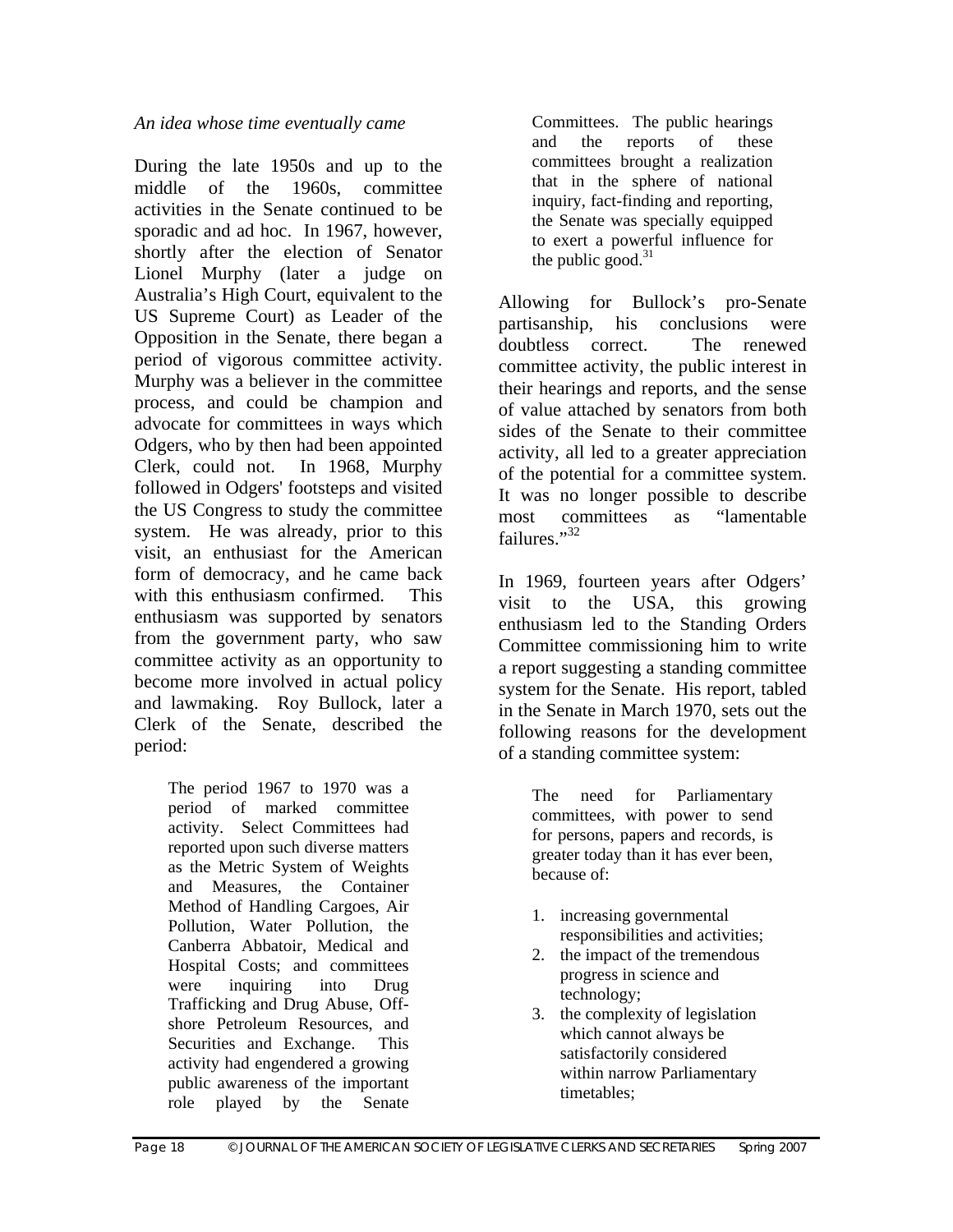- 4. the inadequacy of opportunities and means on the floor of the House to discharge fully Parliament's important duty to probe and check the Administration;
- 5. the inadequacy of present-day means for the ventilation of citizens' grievances against administrative decisions or acts;
- 6. growing Executive expertise and secrecy; and
- 7. the need, in an increasingly expert world, for parliamentarians to be able to call upon scholarly research and advice equal in competence to that relied on by the Administration.<sup>33</sup>

These reasons are not dissimilar to the reasons expressed in his 1956 report, and are not altogether dissimilar (allowing for the passage of time) to those expressed in 1930. Curiously, however, in supporting these arguments Odgers did not refer to the United States at all – instead, he took as his examples the parliaments of the United Kingdom, Canada and New Zealand. For example, he wrote:

> The Standing Orders of the Senate already provide for the reference of Bills to standing or select committees, but little use has been made of the procedure. It has even been regarded as a hostile procedure. In many overseas legislatures, including Canada, New Zealand, and the United Kingdom House of Commons, Bills are referred to standing committees and experience has shown that this leads to a more detailed examination of the legislation. $34$

Odgers deliberately<sup>35</sup> avoided all reference to the committee system with which he was most familiar – and that which in reality formed the basis of his model, that of the United States of America. It seems clear that, having already failed in 1956 to obtain support for the implementation of the committee system, he sought to soften the apparent radicalism of the move by making it appear that the changes would bring the Australian parliament closer in form to the "Mother of Parliaments" in Westminster, and to her other colonial derivatives. Given that the party in power, the Liberal Party, represented the conservative tradition of Australian politics, his strategy may have been sensible. It certainly paid off. The report met with considerable public support. The major newspaper in Australia's capital, the *Canberra Times*, devoted an entire editorial to the report, stating:

The system of parliamentary committees, which is already applied on a limited scale in Australia, is used extensively and successfully in many other countries. The work load alone often makes the use of them a necessity for governments but a basic argument in their favour is that the members of any parliament, by and large, are ill informed. Members serving on committees would acquire and place at the disposal of the Parliament, through their power to call witnesses and to demand the production of papers and records, an expertise they do not themselves possess. The situation has long been that the executive makes policy and, through the numerical superiority of members committed to the ruling parties'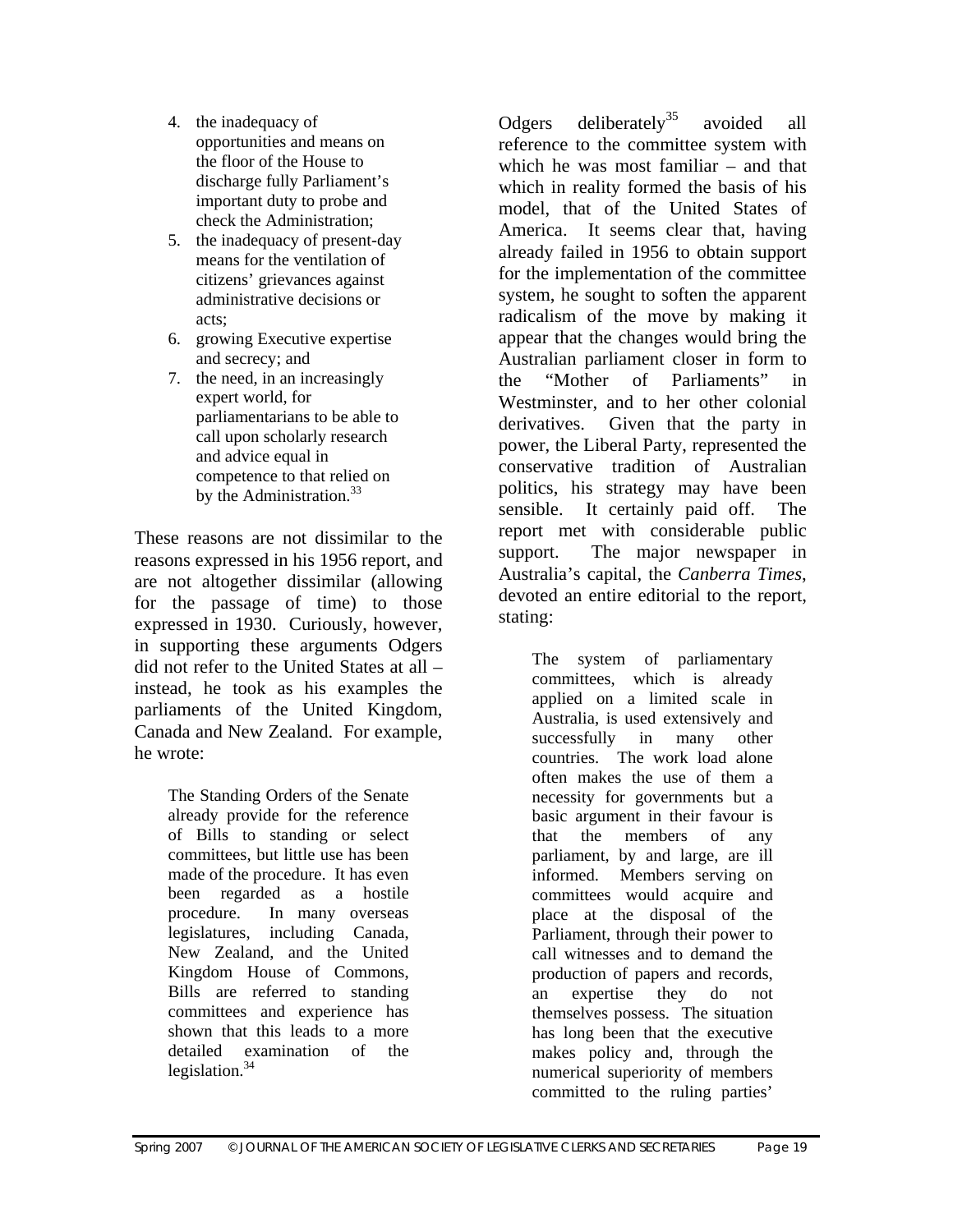platform, makes the law with little more than token consultation with the supreme legislative body. $36$ 

The idea's time had come. On 21 May 1970, Senator Murphy gave notice of his intention to move for a comprehensive system of eight standing committees, each with a broad policy remit and "the power to send for and examine persons, papers and records, to move from place to place and to meet and transact business in private or public session..."<sup>37</sup>

The media, with Murphy's assistance, immediately saw through Odgers' attempt to frame the proposed changes as having Westminster origin. On 26 May, the *Sydney Morning Herald* published an article entitled "Canberra's American Accent", with pictures of Odgers, Murphy, and government maverick Senator Ian Wood, whose vote would be crucial to the outcome. The article read in part:

> The American look in Australian politics came sharply into focus in Canberra last week. The most obvious sign was the move by the Senate Opposition Leader, Senator Murphy, for a system of standing committees …

> Senator Murphy's interest was stimulated by a visit to Washington in 1968, when he was impressed by the effectiveness of the committees of the United States Senate. He noted the way the US Committees built up permanent, expert staff. "The theory in the United States is that the Congress should have the best experts in the country," he said last week.

Another result of the US system is that Senators themselves become experts on subjects investigated by the committees on which they  $\sin^{38}$ 

Murphy's proposal came on for debate in June 1970. Introducing it, he spoke for 45 minutes reflecting on the benefits of a standing committee system. On this occasion, he did not reflect directly on his learning experiences in the USA, though he did make an oblique reference to "the observations of the operations of standing committees which honourable senators have made in their journeys overseas [which] have brought almost all of us to the conclusion that the committees should be set up."<sup>39</sup> A rival proposal, suggesting a standing committee system to examine government expenditure only, emerged from the government party. A third proposal was tabled by a minor party, and the three proposals were debated simultaneously. In the course of debate, Odgers' concerns about having the committee system appear too American were borne out, as one Senator identified the proposal as similar to that of the United States. He was complimentary about the US committee system, but went on to express doubts as to whether such a system was compatible with Westminster parliaments. $40$  In the end, government senator Ian Wood, who had served as Chairman of the Regulations and Ordinances Committee for years, and who was passionate about the value of committee work, voted with the Opposition and Murphy's motion was carried by the tightest of margins – just one vote.

One vote was enough, however, and by mid-1971 a system of standing committees had been established,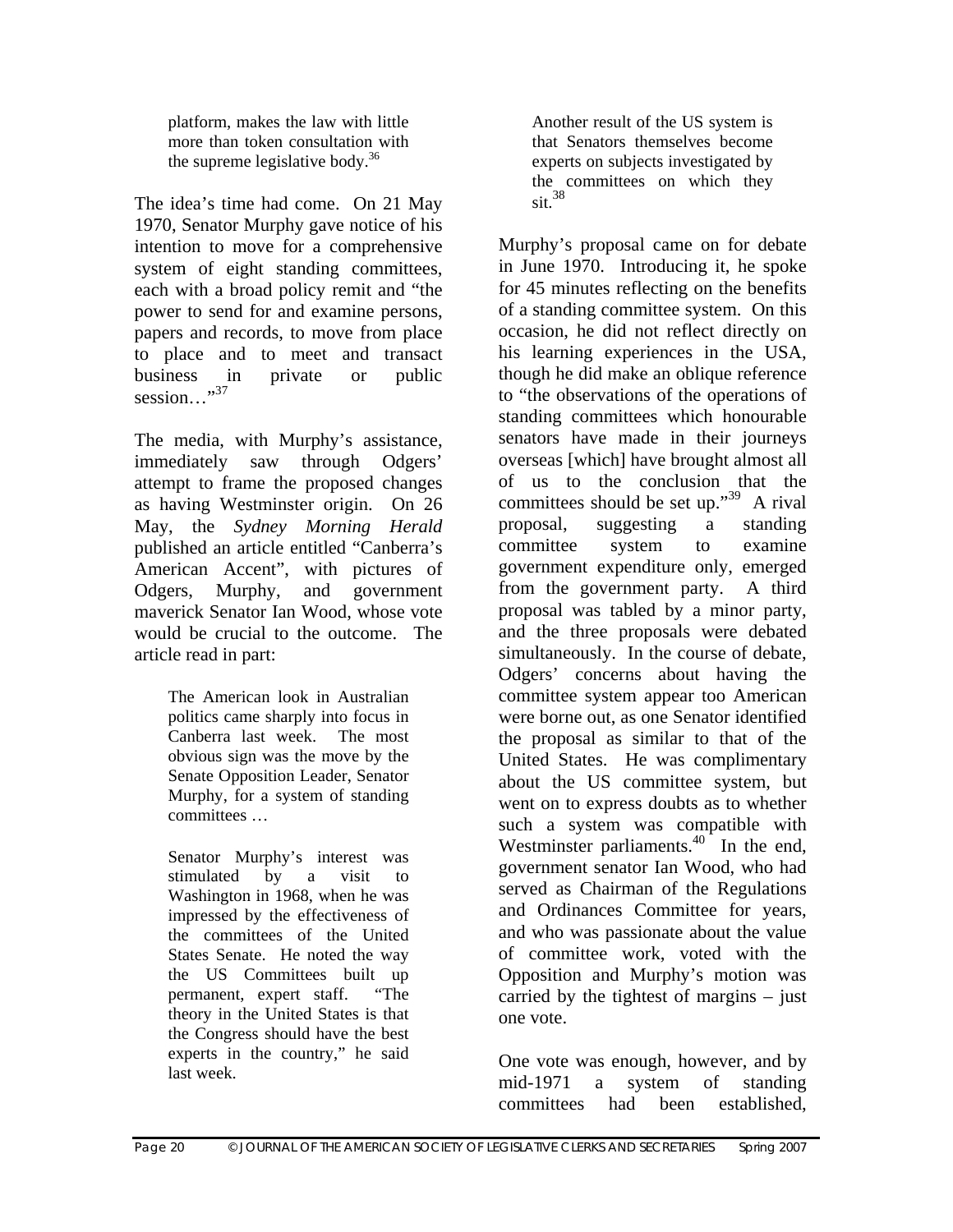extremely similar in nature to the proposal which Odgers had initially put forward in 1956, for "a standing committee system on the American model."

Some months later, at a Conference of Presiding Officers and Clerks held in Suva, Fiji, Deputy President of the Senate Thomas Bull was moved to report:

> The expansion of the Committee system has already had considerable impact not only on the Senate as an institution, and its Senators and the Senate staff, but upon the Government, public officials and the public at large.

> There can be little doubt that this expanded activity of the Senate has met with popular approval. The press have given the Committee activities a wide and favourable coverage. […]

> That the Committee system will continue to expand, there can be no question. That the new Standing Committees will be fully implemented, there can be no question. The Senate's foray into the Committee field has set the pattern for its future activity. Gone are the days, not so far distant, when nearly all the work of the Senate was done on the floor of the Senate, when the tempo was a little more leisurely, and when the Senate, as an institution, did not loom so high in the imagination of the electorate at  $\text{large.}^{41}$

Since 1970, the committee system has continued to develop, and has become one of the defining characteristics of the Australian Senate. It is not the role of

this paper to provide a complete history of the thirty-five or so years which have elapsed since the system's development. However, it is important to reflect for a few moments on the current place of the Senate committees, in order to demonstrate how important and enduring have been the effects of Odgers' visit to the United States in 1956. Perhaps the best way to do that is to turn to the current (11th) edition of *Odgers' Australian Senate Practice*, now edited by the current Clerk of the Senate, Harry Evans. The current edition of Odgers' explains the importance of Senate committees in these words:

> The Senate makes extensive use of committees which specialize in a range of subject areas. The expertise built up by those committees enables them to be multi-purpose bodies, capable of undertaking policy-related inquiries, examining the performance of government agencies and programs or considering the detail or proposed legislation in the light of evidence given by interested organisations and individuals. The scrutiny of policy, legislative and financial measures is a principal role of committees.

Most significantly, committees provide a means of access for citizens to participate in law making and policy review. […]

An important outcome of committee work is the opportunity senators gain to pursue special interests and build up expertise in aspects of public policy, enhancing the quality of debate and providing a solid grounding for beckbenchers who may go on to be committee chairs, shadow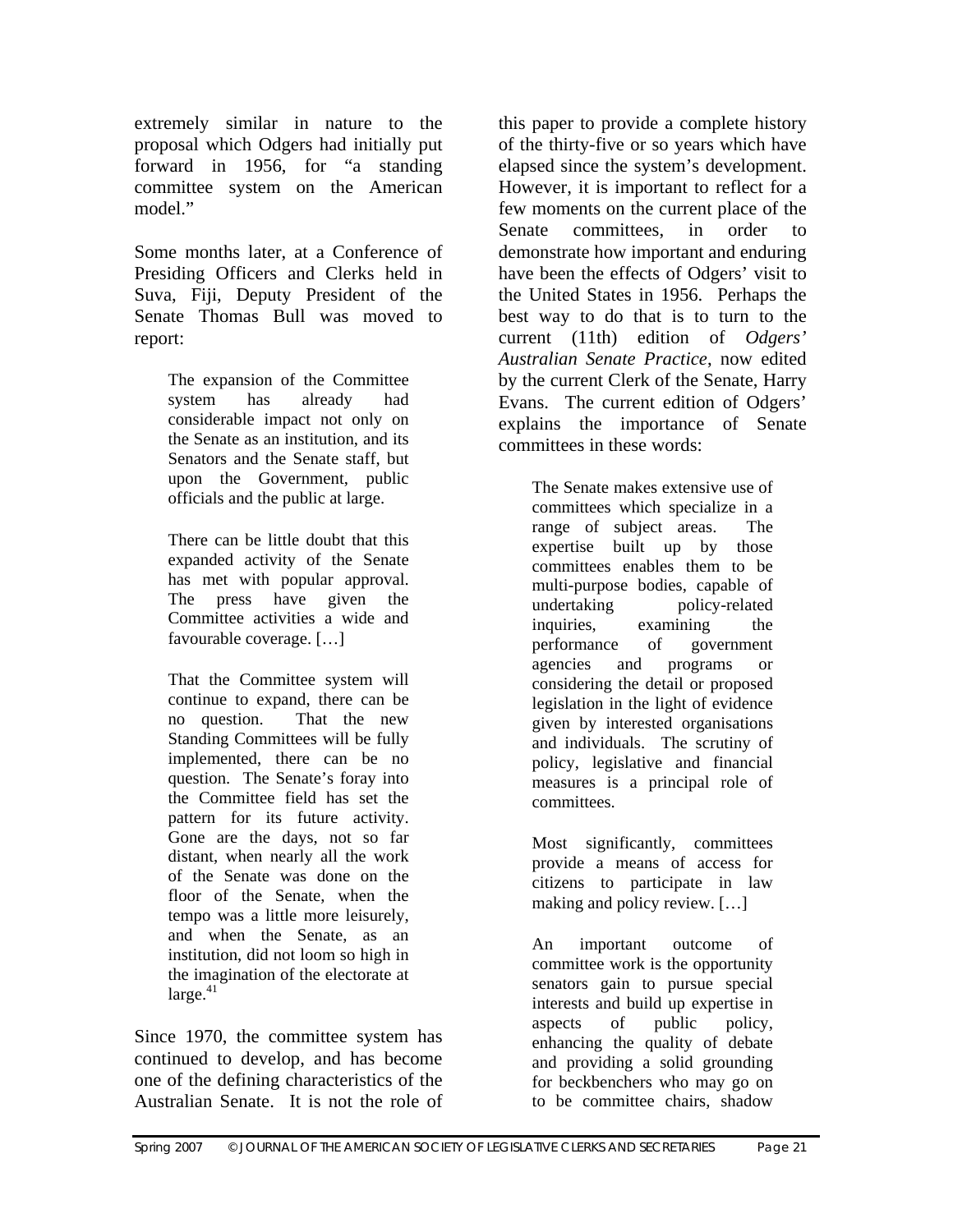ministers, party spokespeople or ministers.<sup>42</sup>

The point is so obvious that it is difficult to make without belabouring – the current description of the committee system could easily have been lifted directly from Odgers' 1956 report, or indeed from his 1970 recommendations. It took 15 years for his plans to be implemented, but they have endured for thirty-six since then, and are still going strong.

## *Conclusions*

It is easy, and in most senses accurate, to classify the Australian parliament within the general tradition of Westminster. The outward trappings of the parliament, the forms of debate, the legislative process, the role of the parliament in forming the government and holding it to account – all of these things are clearly derived from the United Kingdom, and they are all sufficiently dissimilar to American parliamentary practices that even experts from the US may find the experience of democracy in Australia very unfamiliar.

However, it is clear that at least one key characteristic of Australian parliamentary democracy — the development of a strong standing committee system in the Senate, with the full powers to investigate, research and report matters referred by the Senate itself — is derived principally from observation of experiences in the United States.

No single report, and no single person, can completely account for substantial institutional change. It is not the intention of this report to seriously suggest that Odgers' 1955 visit to the United States of America was, singularly, the event which led to the modern committee system. Murphy's similar visit in 1968 might be picked out; the success of the select committees in 1967 and 1968 might be suggested; the coincidental presence in the Senate of two pioneering characters (in Odgers and Murphy) who shared a similar enthusiasm might be tendered.

However, it is clear that Odgers, by traveling to the USA in 1955, became convinced that a standing committee system on the American model was utterly necessary for good governance in Australia, and that it could restore the Senate – which had become a largely irrelevant political diversion – to centrality in the Australian parliamentary system. His 1956 report rings with this conviction. It did not shake the system immediately, but when opportunity arose – in the form of Lionel Murphy – Odgers was ready with a plan.

A visitor from the United States, then, may find themselves on unfamiliar territory in Australia's national legislature, until they walked in to a Senate Committee Inquiry – at which point, I fancy they would feel right at home.

# *Postscript*

In January of 2007, the professional development seminar of the Australian and New Zealand Association of Clerks-At-The-Table (ANZACATT) was attended by a range of valued international guests, including Ms Laura P. Clemens, Clerk of the Ohio House of Representatives and President of the American Society of Legislative Clerks and Secretaries. At that event, in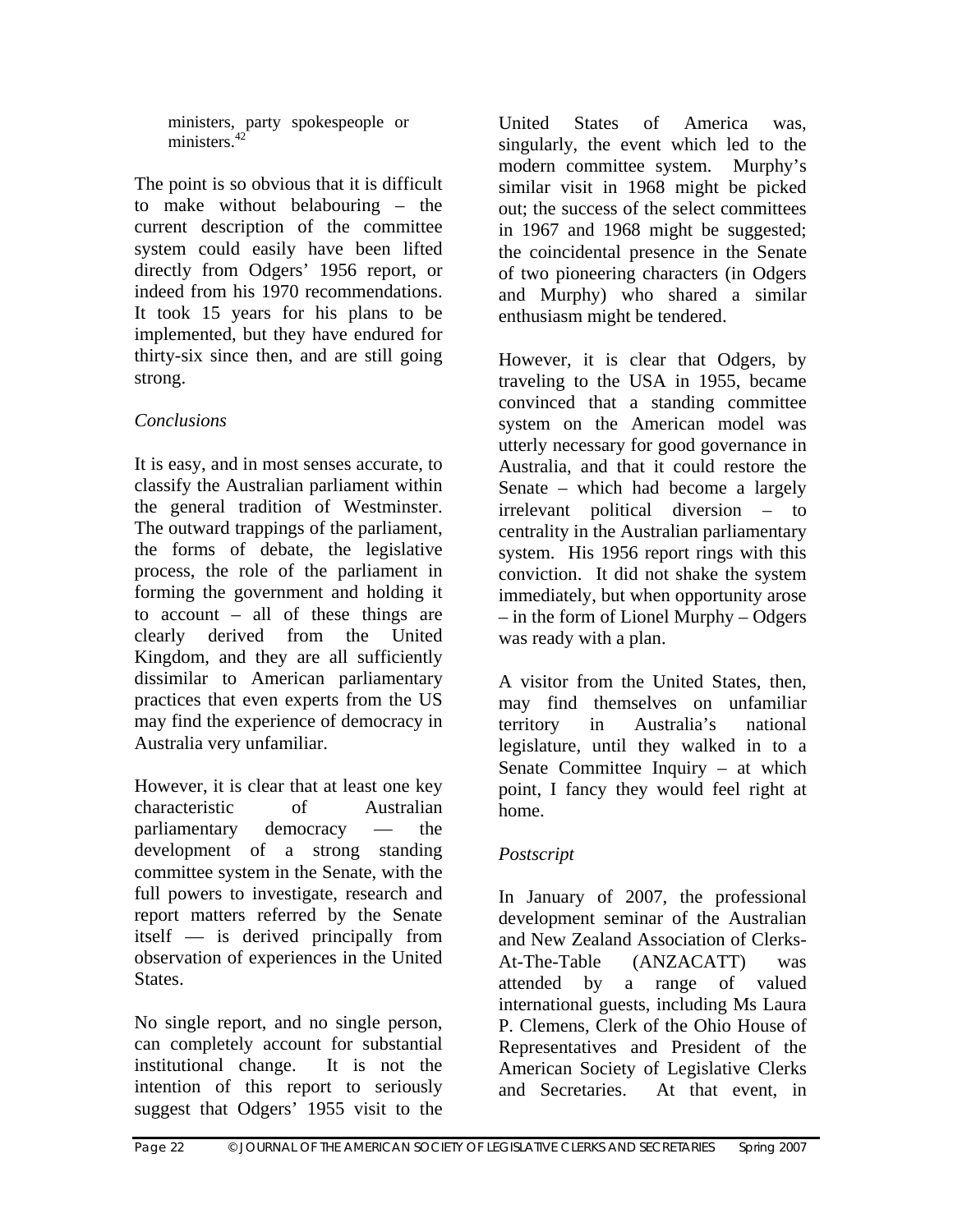conversation with the author, Clerk Clemens expressed some surprise at how fundamentally different the practice of parliamentary democracy is in Australia, as compared to the United States. The conversation led to further discussion reflecting on the less obvious similarities between the two, and eventually to this paper. I hope that the Clerk's experiences in Australia, and my own small academic contribution, continue to underscore the value which servants of parliaments around the world obtain from meeting one another and sharing experiences.

\* B.A.(Hons) *Monash*, M.Mgt *ANU*, PhD *Queensland*, Director Research, Department of the Senate (Australia). This paper would not have been possible without the extensive series of papers and clippings preserved with extreme diligence by Mrs. Irene Inveen, Senate Resource Officer.

<sup>6</sup> According to the bill debated in 1891, they were to be "directly chosen by the houses of the parliament of the several states during a session thereof"

<sup>8</sup> Later second, fifth and seventh Prime Minister of Australia, between 1903 and 1910.

9 Deakin, A (1895) "The Federal Council of Australasia" *Review of Reviews*, 20 February 1895, republished by the University of Sydney Library, 2001, p. 5 in the 2001 text.

 $10$  In the end, all mainland colonies plus Tasmania joined. New Zealand, initially a party to the talks, went its own way into separate nationhood – a fact which still riles us when it beats us at rugby or cricket! 11 Macrossan J, Convention Debates, 12 February 1890, p. 73.

<sup>12</sup> *Constitution*, s.7. There are 12 Senators for each state and 2 for each self-governing federal territory, giving a total of 76 Senators.

 $3$ *Constitution*, s.7. However, it should be noted that while the writs for Senate elections are indeed issued by State Governors, the elections themselves are conducted by the federal Australian Electoral Commission, in accordance with the Commonwealth Electoral Act 1918, a federal statute.

<sup>15</sup> The term was coined by Professor Elaine Thompson, in her paper "The Washminster Mutation", in *Responsible Government in Australia*, Weller & Jaensch, Australian Political Science Association, 1980. 16 Journals of the Senate, 5 December 1929.

17 Luce R (1922), *Legislative Practice - Parliamentary Practices and the Course of Business in Framing Statutes*, quoted in the Report from the Select Committee Appointed to Consider, Report and Make Recommendations upon the Advisability or Otherwise of Establishing Standing Committees of the Senate (henceforth "1930 Select Committee Report"), para 10, p. viii.

<sup>18</sup> 1930 Select Committee Report, para 11, p. viii.

<sup>19</sup> Parliament of Australia (1971) *Committees of the Australian Senate*, Parliamentary Paper No. 32 of 1971, Commonwealth Government Printing Office, p. 7.

b.1914, d.1985. Clerk of the Senate 1965-1979.

<sup>&</sup>lt;sup>2</sup>Barton, E (1910) *Jubilee History of Queensland*, Diddams & Co, Brisbane, p. 49.<br><sup>3</sup>Haykar, G (1971) *The Barliament of Naw South Wales, 1956* – 1965, 3

<sup>&</sup>lt;sup>3</sup> Hawker, G (1971) *The Parliament of New South Wales, 1856 – 1965*, 3.

Evans H (1998) "The Other Metropolis: the Australian Founders' Knowledge of America" *The New Federalist* 2 (December 1998) p. 30. Evans paper deals extensively with references to the USA in the convention debates, and the guidance derived from American academic sources, and from visits to the USA made by delegates.

<sup>&</sup>lt;sup>5</sup> The epithet was coined by writer Daniel Deniehy at the time of Wentworth's suggestion. The "bunyip" is a mythical outback Australian creature, analogous to the Yeti, noted for its ugliness, stupidity and incredible cunning. Nowadays, "bunyip aristocrat" is a mild insult directed toward any person who seems to be adopting airs. A reference to these events can be found in Clark, M (1978) *A History of Australia,* vol. iv, pp. 36ff.

<sup>7</sup> Downer, the Hon Sir J, Convention Debates, 9 September 1897, p. 267.

<sup>&</sup>lt;sup>14</sup> *Constitution*, s.7. It should be noted, however, that the requirement for states to vote as single electorates is not constitutionally entrenched.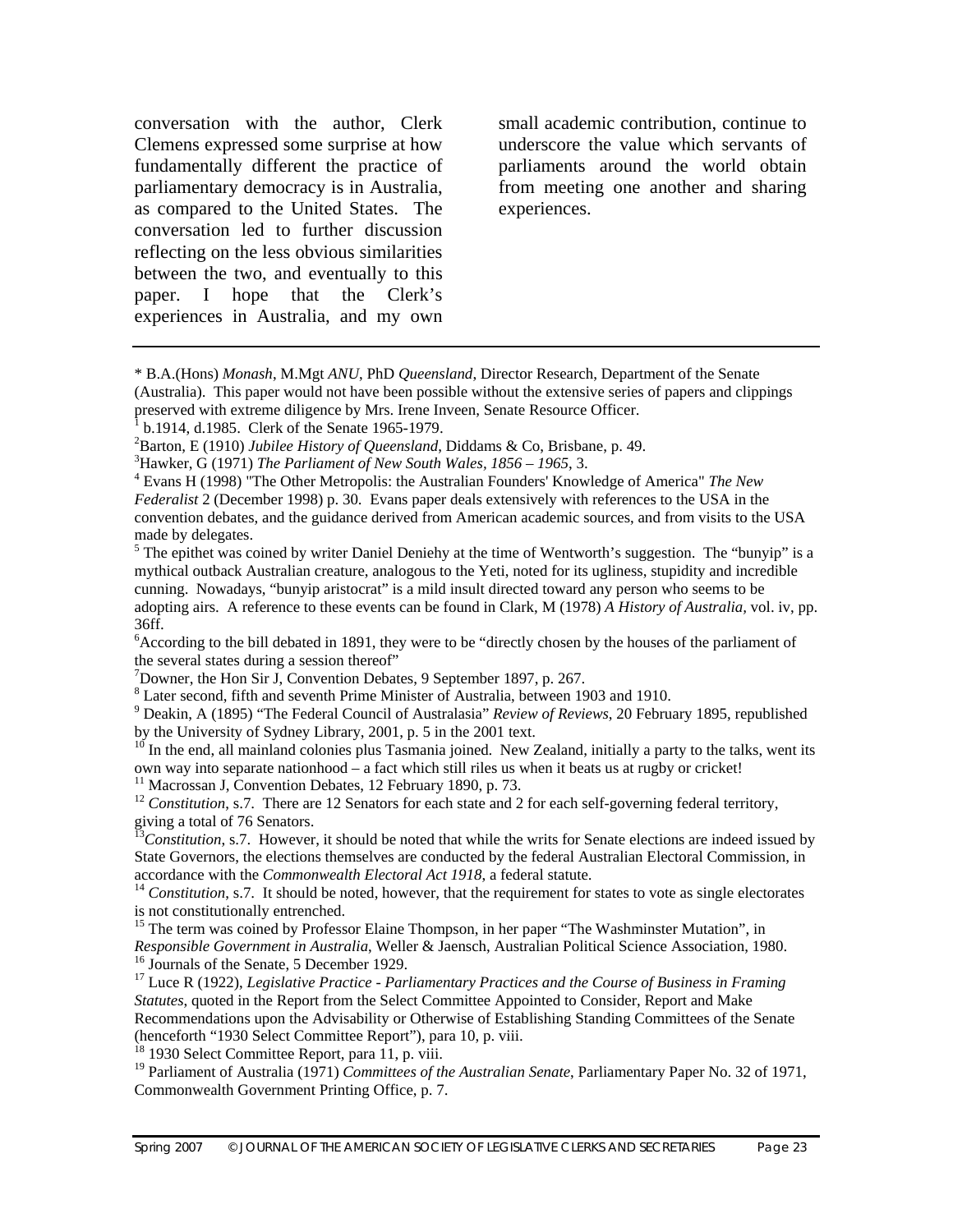<sup>20</sup> Holmes J (1966) "The Standing Committee System in the Commonwealth Parliament From 1901 to 1950". *The Australian Quarterly*, p. 30.<br><sup>21</sup> Beale, Hon. H (1960) *Congress and Parliament*, Woodward Lecture, Yale University, 28 November 1960.<br><sup>22</sup> This brief biography borrows heavily from the biography written by the curr

Harry Evans, to be published in a forthcoming volume of the *Biographical Dictionary of the Australian* 

Senate.<br>
<sup>23</sup> Evans H, biography of J.R.Odgers, *Biographical Dictionary of the Australian Senate*, forthcoming.<br>
<sup>24</sup> Odgers J (1965) *United States Senate – Report*, tabled in the Senate 15 May 1956, para 63-64, p. 10.<br>

<sup>30</sup> McKenna, Sen the Hon N, *Hansard*,  $21\&22$  June 1956, p. 1844.<br><sup>31</sup> Bullock, R (1971) "The Australian Senate and its Newly Expanded Committee System", *The Table*, Vol XL, p. 39.<br><sup>32</sup> Holmes, *supra*.

<sup>33</sup> Odgers, J (1969) *Report on Standing Committees*, p.33.<br><sup>34</sup> Odgers, J (1969) *Report on Standing Committees*, p.33.<br><sup>35</sup> I am obliged to the Clerk of the Senate, Harry Evans, for confirming that Odgers' decision was and strategic.<br><sup>36</sup> "Standing Committees" *Canberra Times*, editorial 23 March 1970.

<sup>37</sup> Murphy, Sen. L, *Hansard*, 21 May 1970, p.1653.<br><sup>38</sup> Hutchinson, S (1970) "Canberra's American Accent" *Sydney Morning Herald*, 26 May 1970.<br><sup>39</sup> Murphy, Sen. L, *Hansard*, 4 June 1970, p. 2052.

<sup>40</sup> Davidson, Sen. G, *Hansard*, 4 June 1970, pp. 2071-2072.<br><sup>41</sup> Bull, Senator T (1971) *The Australian Senate's Committee System*, Paper presented to the fourth

conference of Presiding Officers and Clerks of the Parliaments of Australia, Cook Islands, Fiji, Nauru, Papua New Guinea and Western Samoa, Suva, Fiji, 22-24 June 1971.

<sup>42</sup> Evans, H (ed) (2004) *Odgers' Australian Senate Practice* (11<sup>th</sup> ed) pp. 345-346.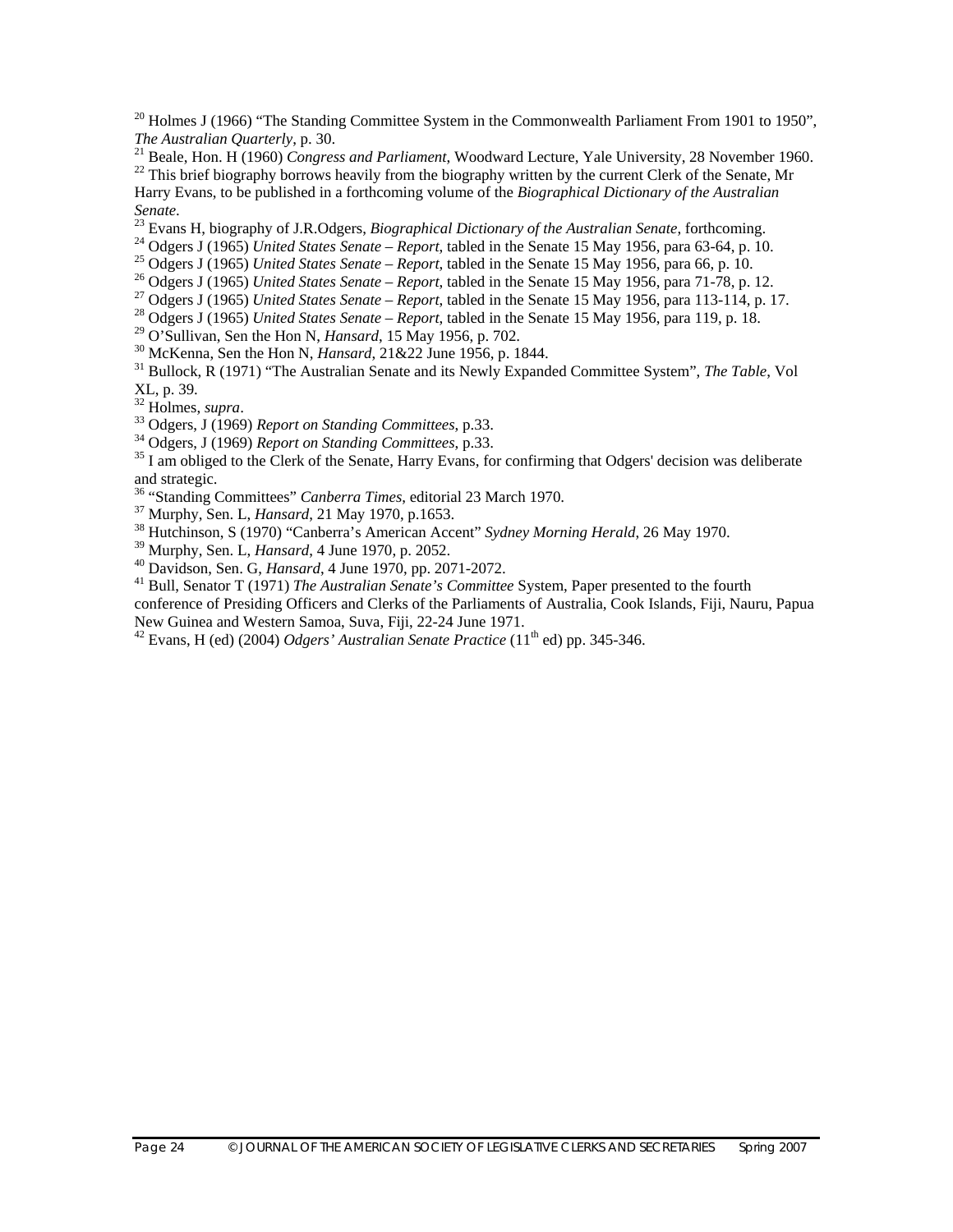# **They Love Us. They Really Love Us** — **Factors Affecting Legislative Use of Policy Research**

#### **Gary VanLandingham**

As we all know, legislators and legislative staff are regularly deluged with policy information from a wide range of sources. This includes glossy publications from private think tanks, media stories, reports submitted by the executive branch, studies from legislative research units, and materials provided by ever-helpful lobbyists.

It is also generally acknowledged that the usefulness–and use–of this information is highly variable. Policy information from some sources is highly valued, while that provided by other sources is generally destined for the dusty shelf at best or immediate deposit into the recycling bin at worst.

What makes policy research from some sources valued within legislatures, and what are the most respected and used sources of this information? How does information provided by legislative staff units and the National Conference of State Legislatures (NCSL) stack up in this analysis? These are important questions. Legislative research units and NCSL exist to provide information to their state legislatures, and they would have an obvious problem if their work is not valued or used. Further, while longtime legislative staff develop a good 'feel' for information they receive, newer staff need to be able to quickly assess the credibility and potential usefulness of policy research they are given.

To address these questions, a nationwide survey of senior legislative staff was conducted between August 2005 and January 2006 regarding how policy research is used in the legislative process. The survey covered the factors that influence the use of policy research and the respondents' perceptions of the quality and usefulness of research produced by different sources.

**Survey respondents**. Survey responses were received from 320 legislative staff, representing 46 states and Puerto Rico (see Appendix A for the number of responses received by state). As shown below, about half of the respondents worked in committee or research positions, while about a fifth worked in leadership or appropriations positions. The remaining respondents worked in a variety of positions such as member and partisan office positions, legal and bill drafting positions, and other positions such as legislative administration.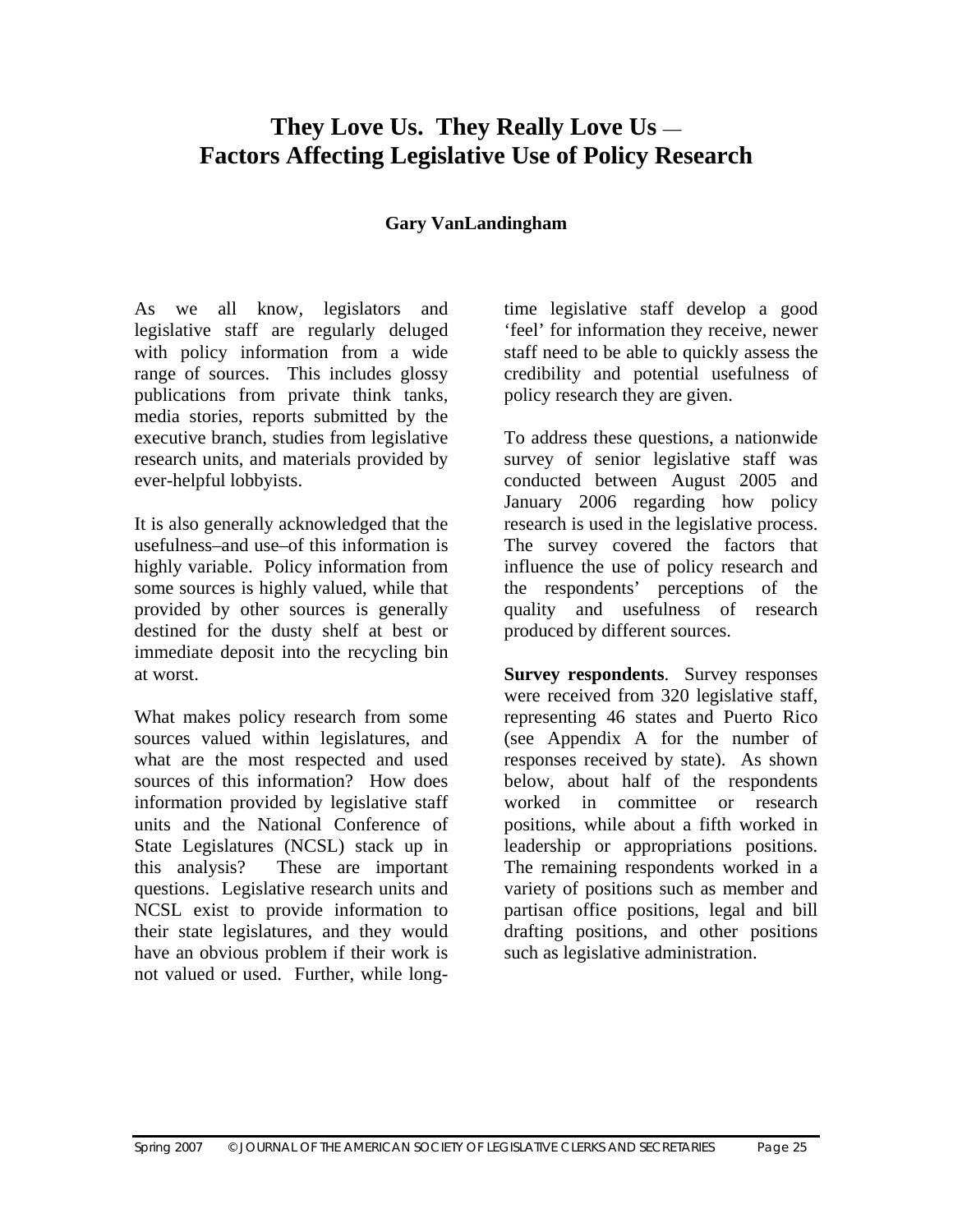

The survey respondents were generally senior-level staff. Over half had worked with their legislatures for over ten years, while another fifth had between five and ten years of experience. A quarter of the

respondents had worked with their legislatures for between one and five years. Only 3% of the respondents had less than a year of experience with their legislature.



Thus, the survey respondents represented highly experienced legislative staff that

works in key positions that regularly receive, judge, and use policy research.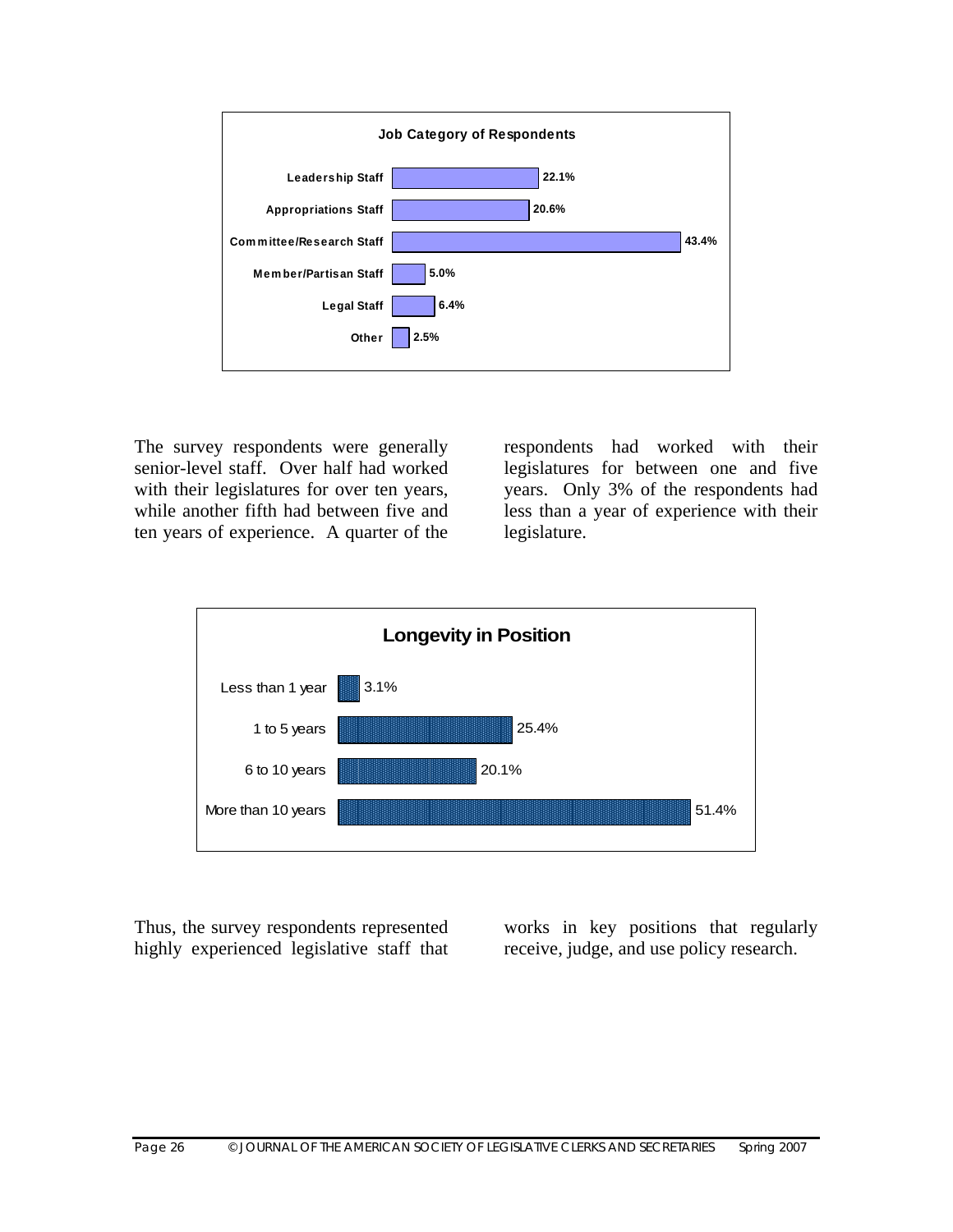#### **Factors important to legislative use of policy research studies**

Survey respondents indicated that four factors are particularly key in legislative use of policy research studies—(1) the clarity of the reports' findings and recommendations; (2) the timeliness of the studies; (3) the relevance of the studies to the legislature's information needs; and (4) the reputation of the office publishing the studies. Each of these factors was cited as "very important" by over 70% of the respondents. The

relevance of the studies to legislative staff and the studies' methodological quality were cited as "very important" by about half of the respondents. The ability of state legislatures to provide direct input to the researchers doing the studies; the degree of conflict surrounding the studies' topic, findings, and recommendations; and the presence of advocates and detractors of the studies were viewed as at least somewhat important but not as critical by the respondents.

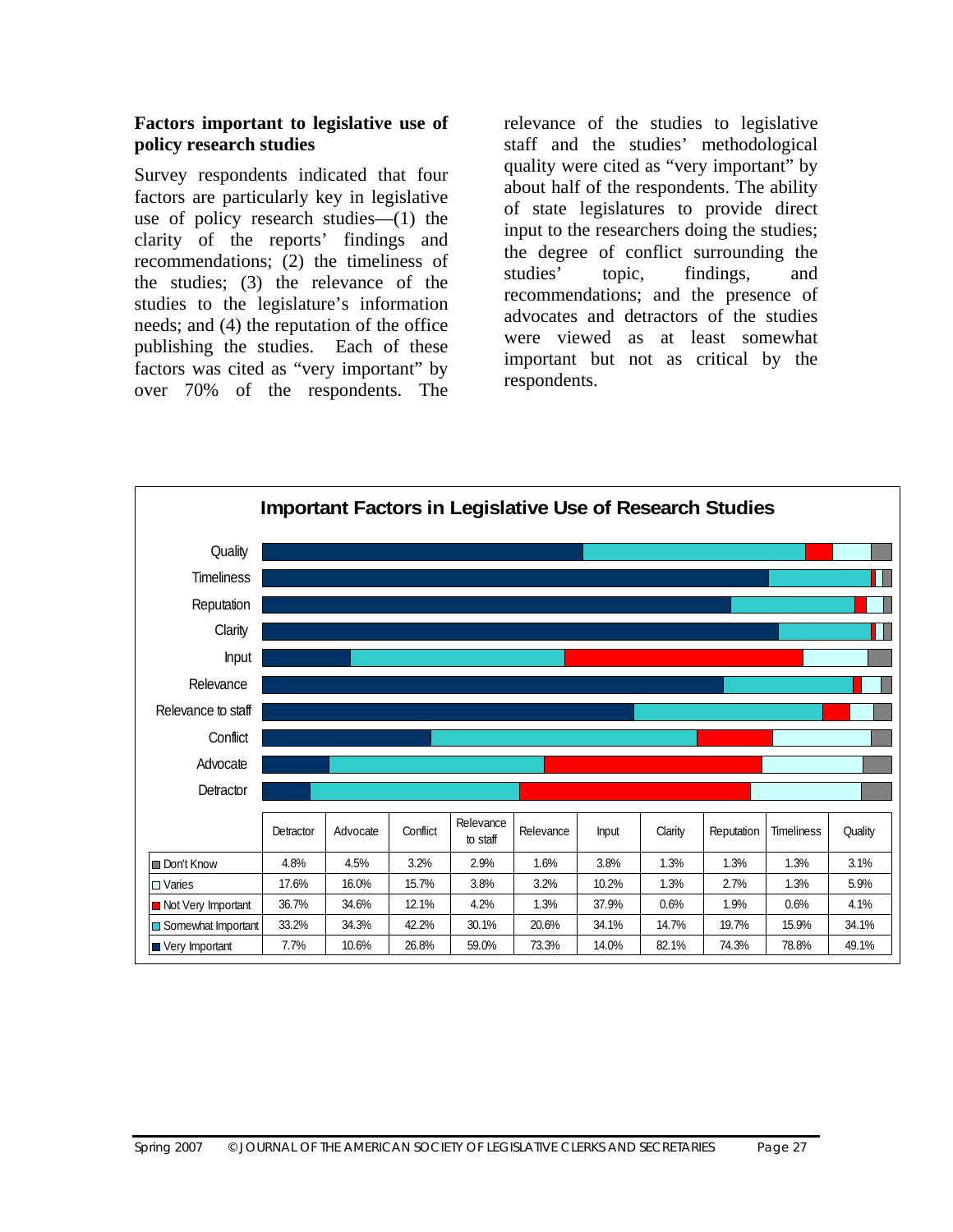#### **Credibility of information sources**

Survey respondents indicated that NCSL was the single most credible source of policy research —it was viewed as "very credible" by 70% of the survey respondents and at least somewhat credible by 92% of all respondents. The next most highly rated information sources were federal agencies, internal legislative studies by fiscal, substantive, and research committees, other national organizations such as the Council of State

Governments, and state auditors and legislative evaluation offices (a relatively high percentage of respondents could not rate the evaluation offices). Executive branch agencies and governors' offices were generally viewed as at least somewhat credible. However, private think tanks, industry groups, partisan offices, and the media were generally viewed to be substantially less credible information sources.

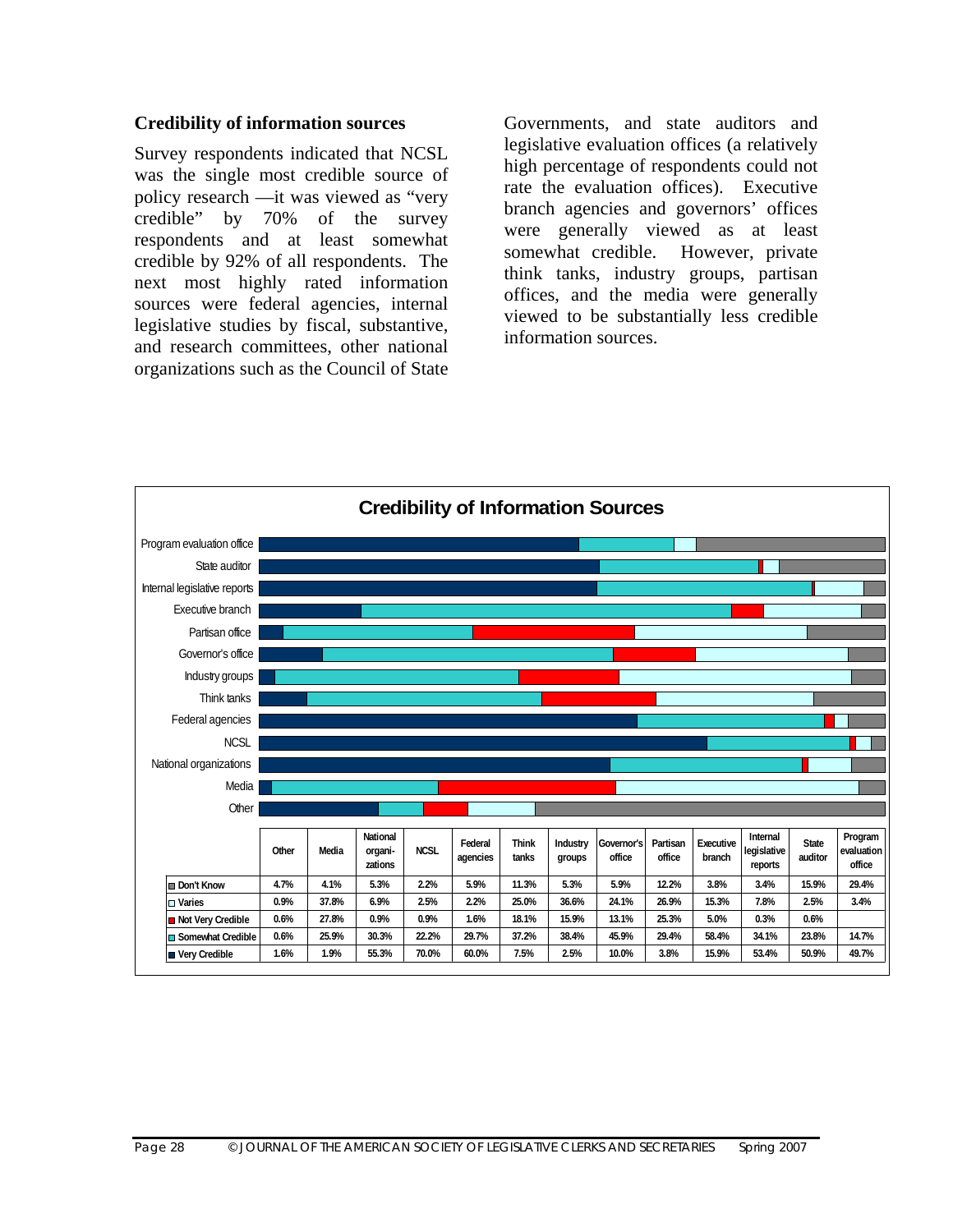#### **Usefulness information sources**

NCSL was also viewed as the most useful information source by the survey respondents—86% of survey respondents indicated that NCSL's information was either "highly useful" (51%) or "somewhat useful" (35%). Over half of respondents also viewed information by federal agencies, other national organizations, legislative committees,

state auditors, program evaluation offices, executive branch agencies, the governor's office, the state auditor, and industry groups as either highly or somewhat useful. Less than half of respondents viewed information provided by partisan offices, private think tanks, and the media as highly or somewhat useful to their work.

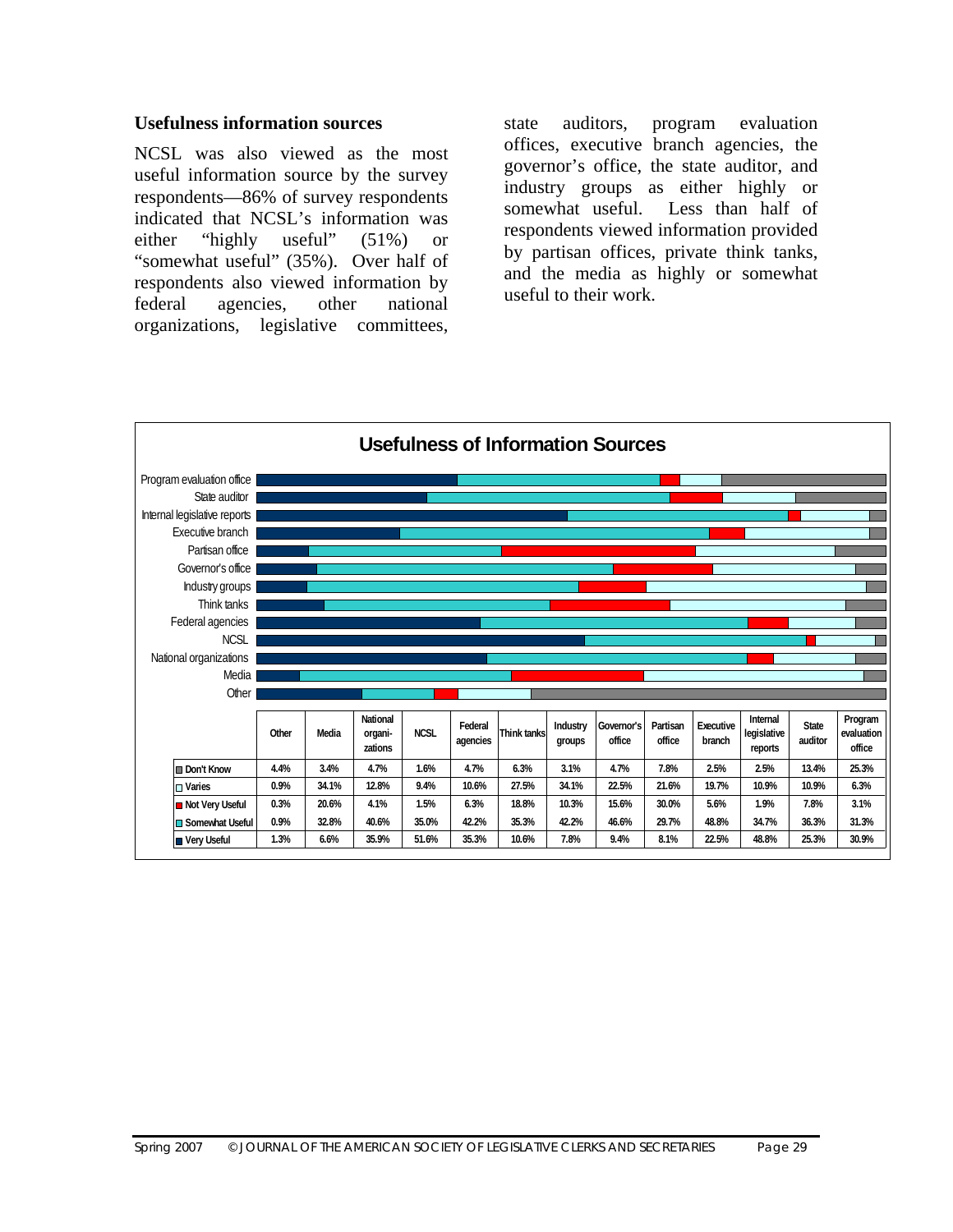#### **Overall rating of NCSL's research reports**

Survey respondents gave NCSL's research reports highly positive ratings, particularly on the factors that they cited as most critical to legislative use. As shown below, almost three-quarters (72%) of the respondents indicated that NCSL had a strong reputation for providing quality research services. Over 70% of the respondents also gave positive ratings ("strong" or "moderate") on the relevance, communication access (ability to communicate with report researchers), clarity, timeliness, and

methodological quality of NCSL's reports. While a minority perspective, about a fifth of the respondents indicated that the relevance of NCLS reports to their legislature's information needs was variable or weak, and slightly over a tenth of the respondents cited similar concerns with the timeliness of NCSL's reports. This likely reflects the diversity in the issues being considered by the 50 state legislatures and the resulting difficulty in always being relevant and timely to them. About one in seven of the respondents cited concerns with being able to communicate with report authors at least some of the time.

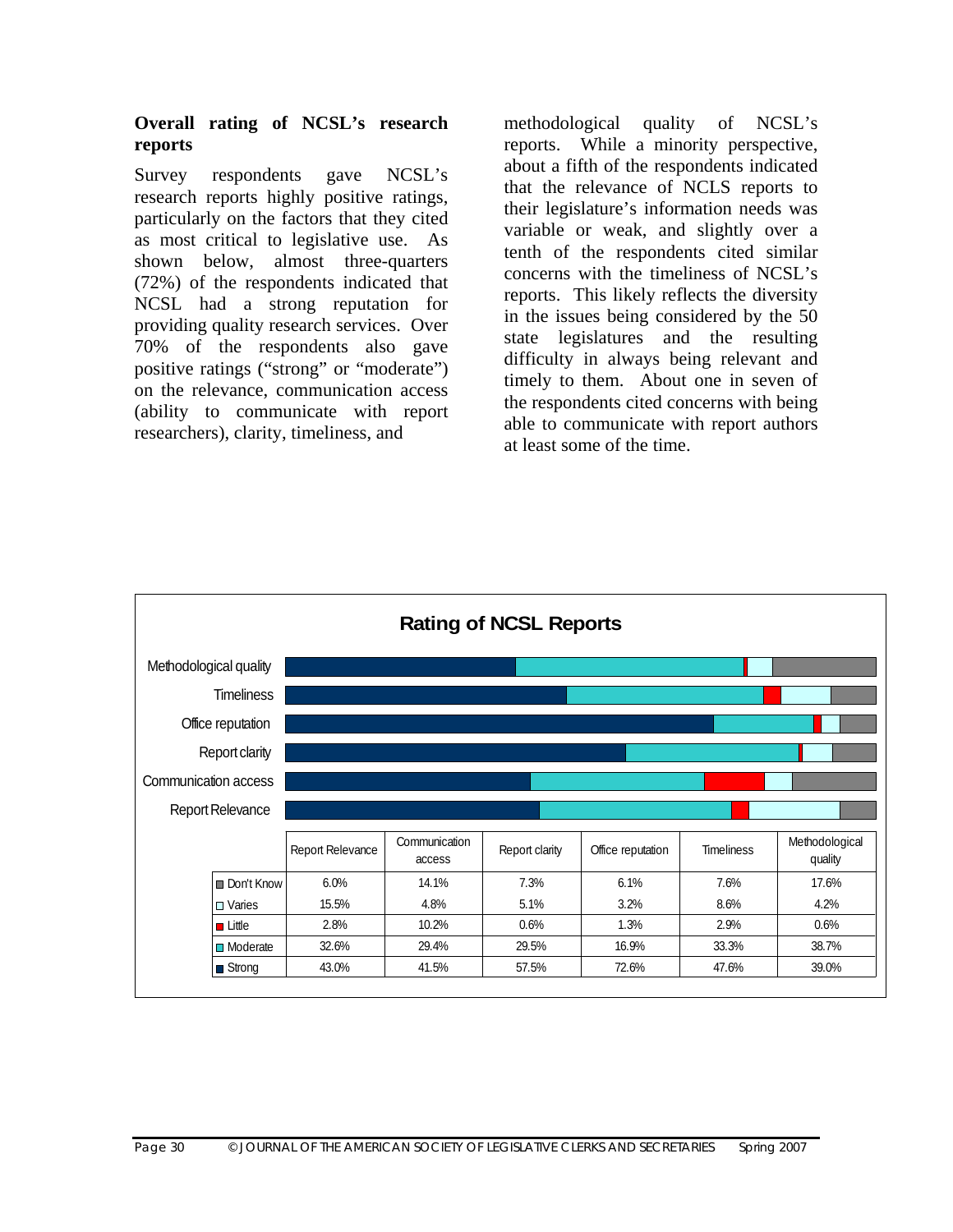#### **Use of NCSL information over time**

Survey respondents generally indicated that their use of NCSL information has either remained about the same as five

years ago (47%) or had increased (24%). Only 12% reported that use of NCSL's reports had declined over this period.



#### **Frequency of Contact with NCSL**

As shown below, survey respondents varied substantially in how often they contacted NCSL by phone, email, or in person. About a tenth of the respondents frequently contact NCSL, with interactions every week or two,

and about another quarter contact NCSL at least once a month. The largest group of the respondents (40%) contact NCSL about once a quarter, and the remaining quarter of respondents contact NCSL less than twice a year.

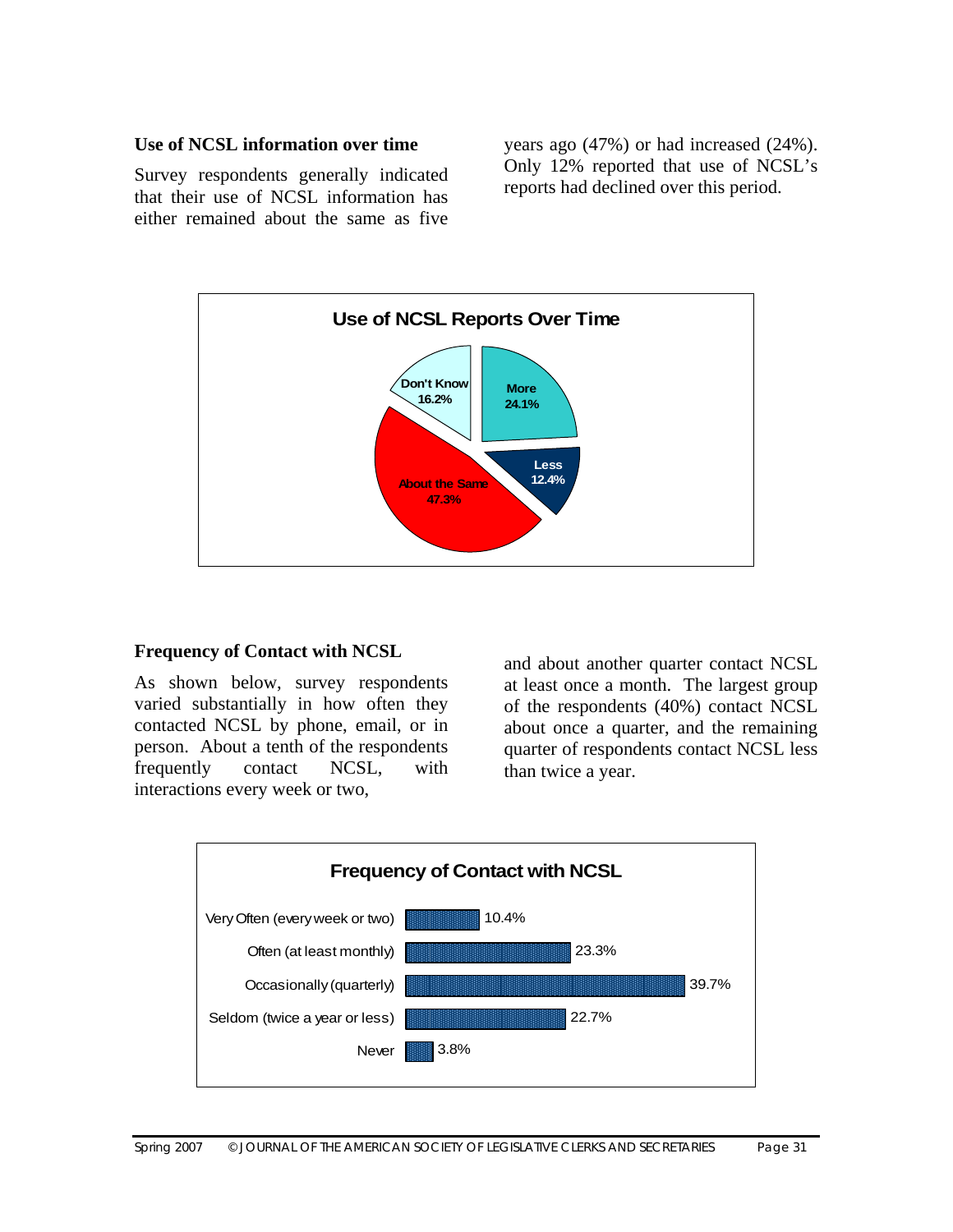#### **Overall working relationship with NCSL**

Almost half of the survey respondents were unable to determine if their legislature's working relationship with NCSL had changed over the past five years. Most of the respondents who could respond to this question indicated that the working relationship had not

changed. Of the 19% of respondents who indicated that the relationship had changed, about equal numbers cited improvements and deteriorations in the working relationship. Respondents citing improvements noted increased contact with NCSL, while those citing deteriorations frequently cited member concerns that NCSL had a liberal bias.



#### **Conclusion**

So what does this mean? Overall the results are good news for NCSL and internal legislative research groups. NCSL is viewed as a highly credible and highly useful source of policy research for key legislative staff. Internal legislative research units are also highly valued, although legislative evaluation

offices have some work to do in terms of making sure that key leadership, appropriations, and committee staff are aware of their research products. New legislative staff would be well advised to look positively at legislative research sources, but cast a jaundiced eye at outside groups who purvey nicely packaged but often slanted research products.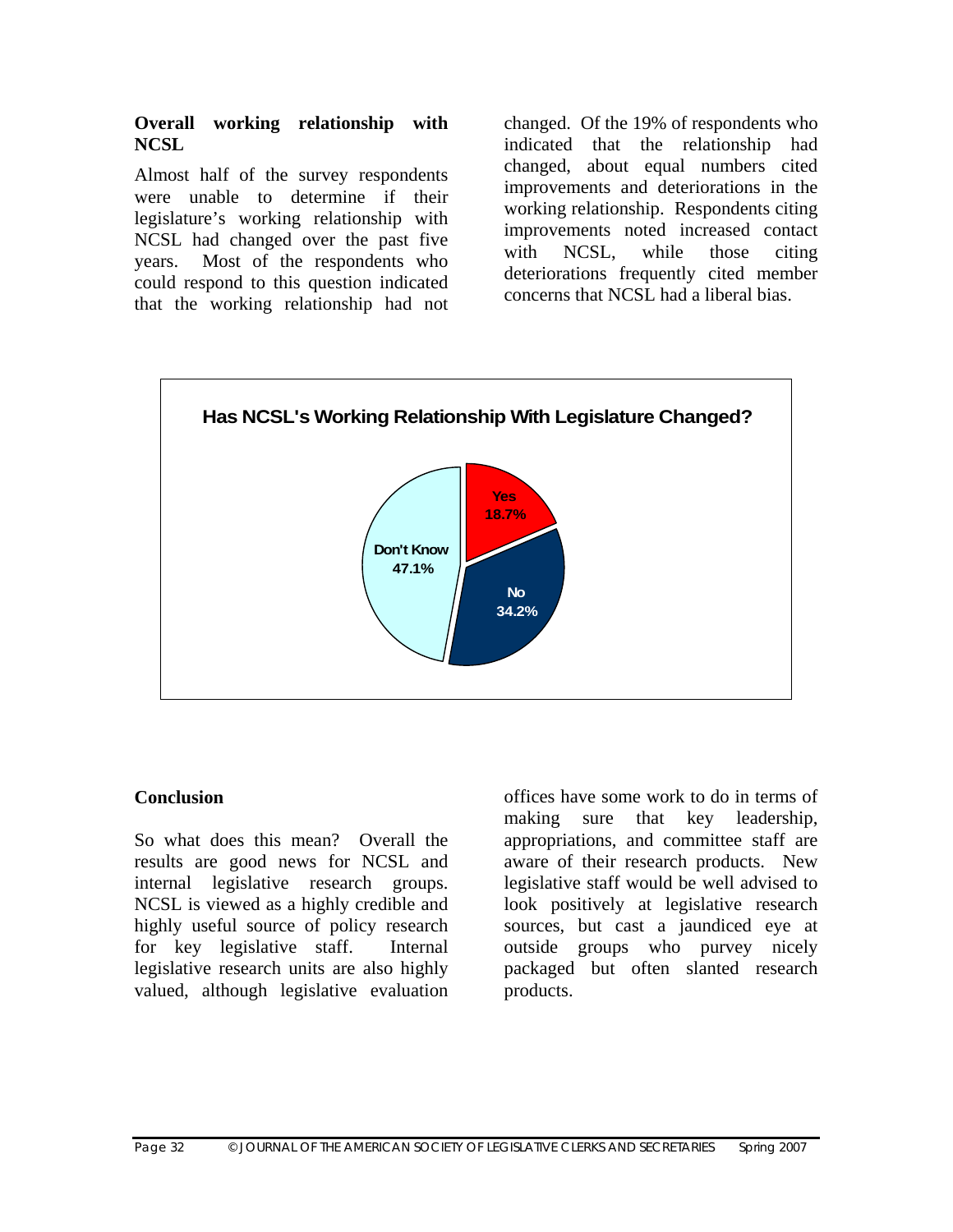#### **Information on Survey Respondents**

below, these staff represented 46 states and Puerto Rico; five respondents did not indicate their state.

Responses were received from 320 legislative staff. As shown in the table

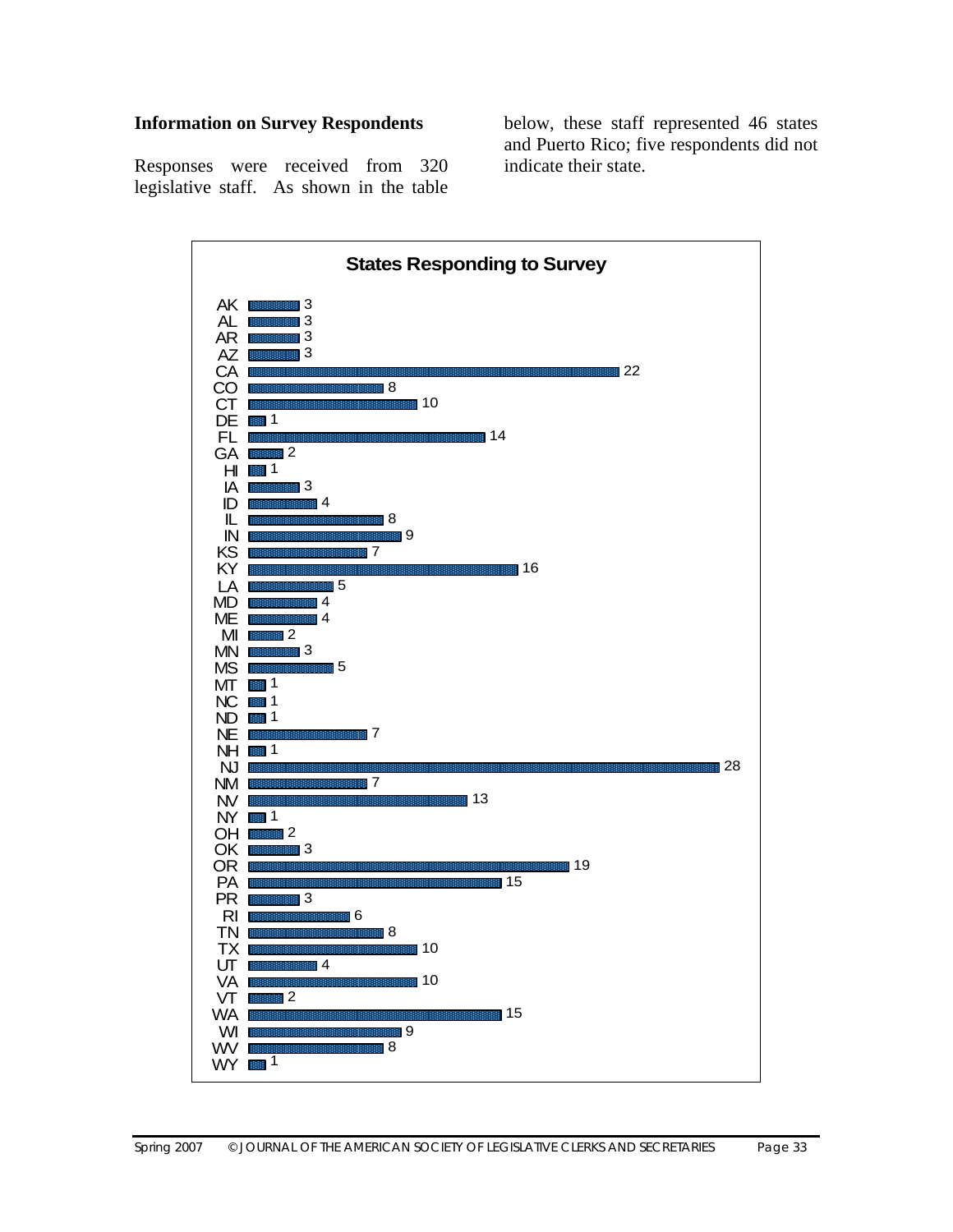# **PROFESSIONAL JOURNAL INDEX**

### 1995 – 2007

## **Administration**

| Fall                | 1997 | Boulter, David E.          | Strategic Planning and Performance Budgeting: A New<br>Approach to Managing Maine State Government                                                                     |
|---------------------|------|----------------------------|------------------------------------------------------------------------------------------------------------------------------------------------------------------------|
| Spring              | 2001 | Carey, Patti B.            | Understanding the Four Generations in Today's Workplace                                                                                                                |
| Spring              | 2006 | Hedrick, JoAnn             | Passage of Bills and Budgets in the United States System -<br>A Small State's Perspective                                                                              |
| Spring              | 2001 | Henderson, Dave            | Personnel Policies in the Legislative Environment                                                                                                                      |
| Summer              | 2000 | Jones, Janet E.            | RFP: A Mission Not Impossible                                                                                                                                          |
| Spring              | 1998 | Larson, David              | Legislative Oversight of Information Systems                                                                                                                           |
| Fall                | 1995 | Rudnicki, Barbara          | Criticism                                                                                                                                                              |
| <b>ASLCS</b>        |      |                            |                                                                                                                                                                        |
| Summer              | 2000 | Burdick, Edward A.         | A History of ASLCS                                                                                                                                                     |
| <b>Case Studies</b> |      |                            |                                                                                                                                                                        |
| Fall                | 2003 | Bailey, Mathew S.          | The Will of the People: Arizona's Legislative Process                                                                                                                  |
| Summer              | 2000 | <b>Clemens</b> and Schuler | The Ohio Joint Select Committee Process                                                                                                                                |
| Fall                | 2006 | Clemens, Laura             | Ohio Case Regarding Open Meetings and Legislative<br>Committees                                                                                                        |
| Fall                | 2003 | Cosgrove, Thomas J.        | First-Term Speakers in a Divided Government                                                                                                                            |
| Fall                | 2005 | Garrett, John              | The Balance Between Video Conferencing by The Virginia<br>General Assembly and Requirements of Virginia's Freedom of<br><b>Information Act</b>                         |
| Spring              | 1996 | Dwyer, John F.             | Iowa Senate's Management of Its Telephone Records Is<br><b>Upheld by State Supreme Court</b>                                                                           |
| Fall                | 2003 | Gray, LaToya               | Virginia's Judicial Selection Process                                                                                                                                  |
| Spring              | 2003 | Howe, Jerry                | Judicial Selection: An Important Process                                                                                                                               |
| Fall                | 2002 | Jamerson, Bruce F.         | Interpreting the Rules: Speaker's Resignation Challenges                                                                                                               |
| Fall                | 2003 | Morales, Michelle          | I Will Survive: One Bill's Journey Through the Arizona<br>Legislature                                                                                                  |
| Fall                | 1995 | Phelps, John B.            | Publishing Procedural Rulings in the Florida House of<br>Representatives                                                                                               |
| Fall                | 2006 | Phelps, John B.            | Florida Association of Professional Lobbyists, Inc. et. al. v.<br>Division of Legislative Information Services of the Florida<br>Office of Legislative Services et. al |
| Spring              | 2007 | Reid, Charles F.           | The South Carolina Legislature's Power Over Itself -<br>Legislative Rules v. Statutory Laws                                                                            |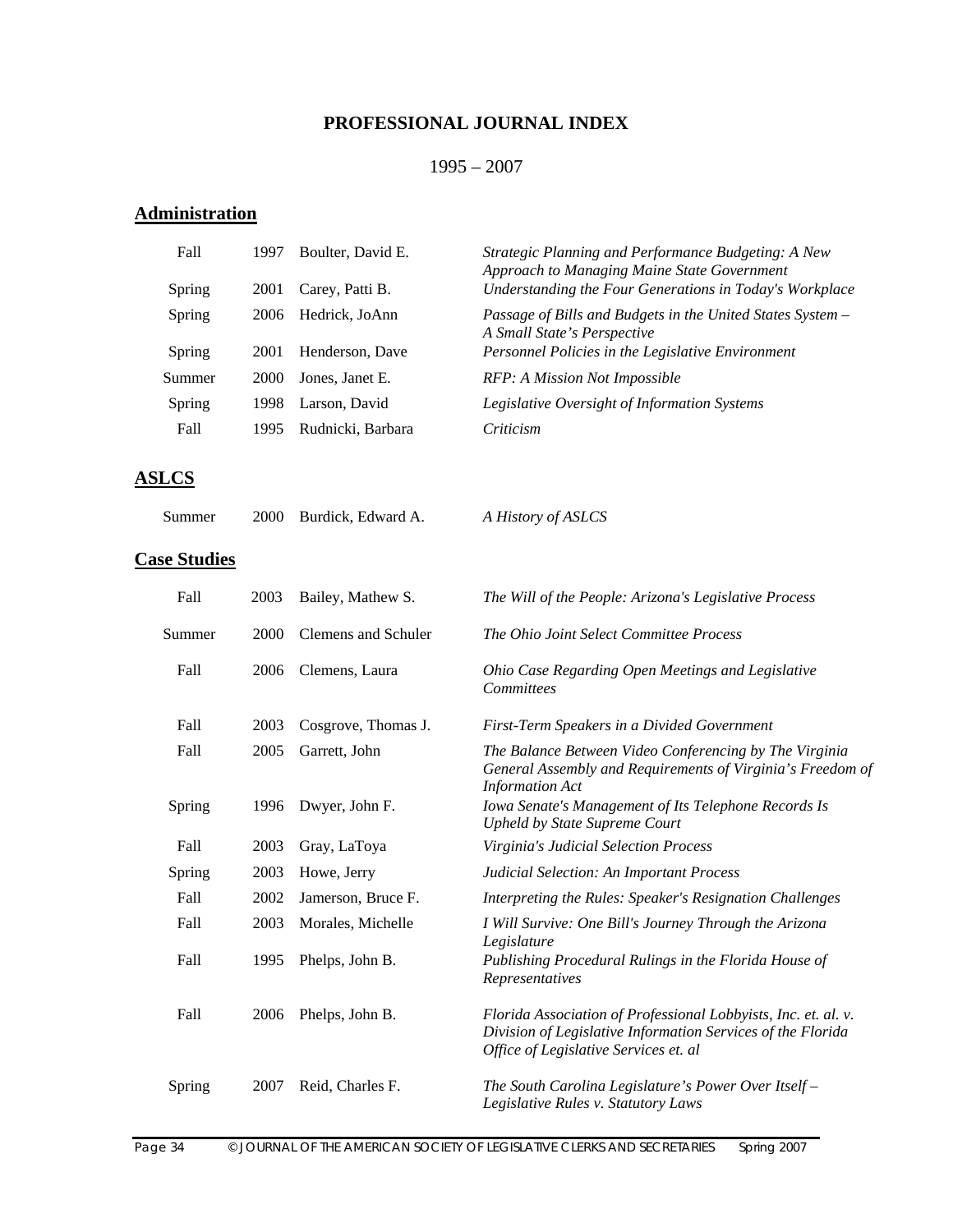| Fall   | 2006 | Speer, Alfred W.  |                                                                                                                 |
|--------|------|-------------------|-----------------------------------------------------------------------------------------------------------------|
|        |      |                   | The Establishment Clause & Legislative Session Prayer                                                           |
| Fall   | 2001 | Tedcastle, Ted    | High Noon at the Tallahassee Corral                                                                             |
| Spring | 1998 | Todd. Tom         | Nebraska's Unicameral Legislature: A Description and Some<br>Comparisons with Minnesota's Bicameral Legislature |
| Fall   | 2006 | Wattson, Peter S. | Judging Qualifications of a Legislator                                                                          |

### **Historic Preservation**

| Fall                 | 1995 | Mauzy, David B.       | Restoration of the Texas Capitol                                                                                                        |
|----------------------|------|-----------------------|-----------------------------------------------------------------------------------------------------------------------------------------|
| Fall                 | 2001 | Wooton, James E.      | Preservation and Progress at the Virginia State Capitol                                                                                 |
| <b>International</b> |      |                       |                                                                                                                                         |
| Fall                 | 2000 | Grove, Russell D.     | The Role of the Clerk in an Australian State Legislature                                                                                |
| Fall                 | 2000 | Law, K.S.             | The Role of the Clerk to the Legislative Council of the Hong<br>Kong Special Administrative Region of the People's Republic<br>of China |
| Spring               | 2004 | MacMinn, E. George    | The Westminster System - Does It Work in Canada?                                                                                        |
| Spring               | 2007 | Marinac, Anthony S.   | A Standing Committee System on the American Model                                                                                       |
| Spring               | 2006 | Phelps, John B.       | A Consultancy in Iraq                                                                                                                   |
| Fall                 | 2000 | Pretorius, Pieter     | The Role of the Secretary of a South African Provincial<br>Legislature                                                                  |
| Spring               | 2002 | Schneider, Donald J.  | <b>Emerging Democracies</b>                                                                                                             |
| <b>Miscellaneous</b> |      |                       |                                                                                                                                         |
| Summer               | 1999 | Arinder, Max K.       | Planning and Designing Legislatures of the Future                                                                                       |
| Fall                 | 2000 | Arinder, Max K.       | Back to the Future: Final Report on Planning and<br>Designing Legislatures of the Future                                                |
| Winter               | 2000 | Drage, Jennifer       | Initiative, Referendum, and Recall: The Process                                                                                         |
| Fall                 | 2005 | Hodson, Tim           | <b>Judging Legislatures</b>                                                                                                             |
| Spring               | 1996 | O'Donnell, Patrick J. | A Unicameral Legislature                                                                                                                |
| Fall                 | 2006 | Miller, Steve         | Where is the Avant-Garde in Parliamentary<br>Procedure?                                                                                 |
| Spring               | 1998 | Pound, William T.     | The Evolution of Legislative Institutions: An<br>Examination of Recent Developments in State<br>Legislatures and NCSL                   |
| Fall                 | 2000 | Rosenthal, Alan       | A New Perspective on Representative Democracy:<br>What Legislatures Have to Do                                                          |
| Fall                 | 1995 | Snow, Willis P.       | Democracy as a Decision-Making Process: A<br><b>Historical Perspective</b>                                                              |
| Spring               | 2007 | VanLandingham, Gary   | They Love Us. They Really Love Us - Factors<br>Affecting Legislative Use of Policy Research                                             |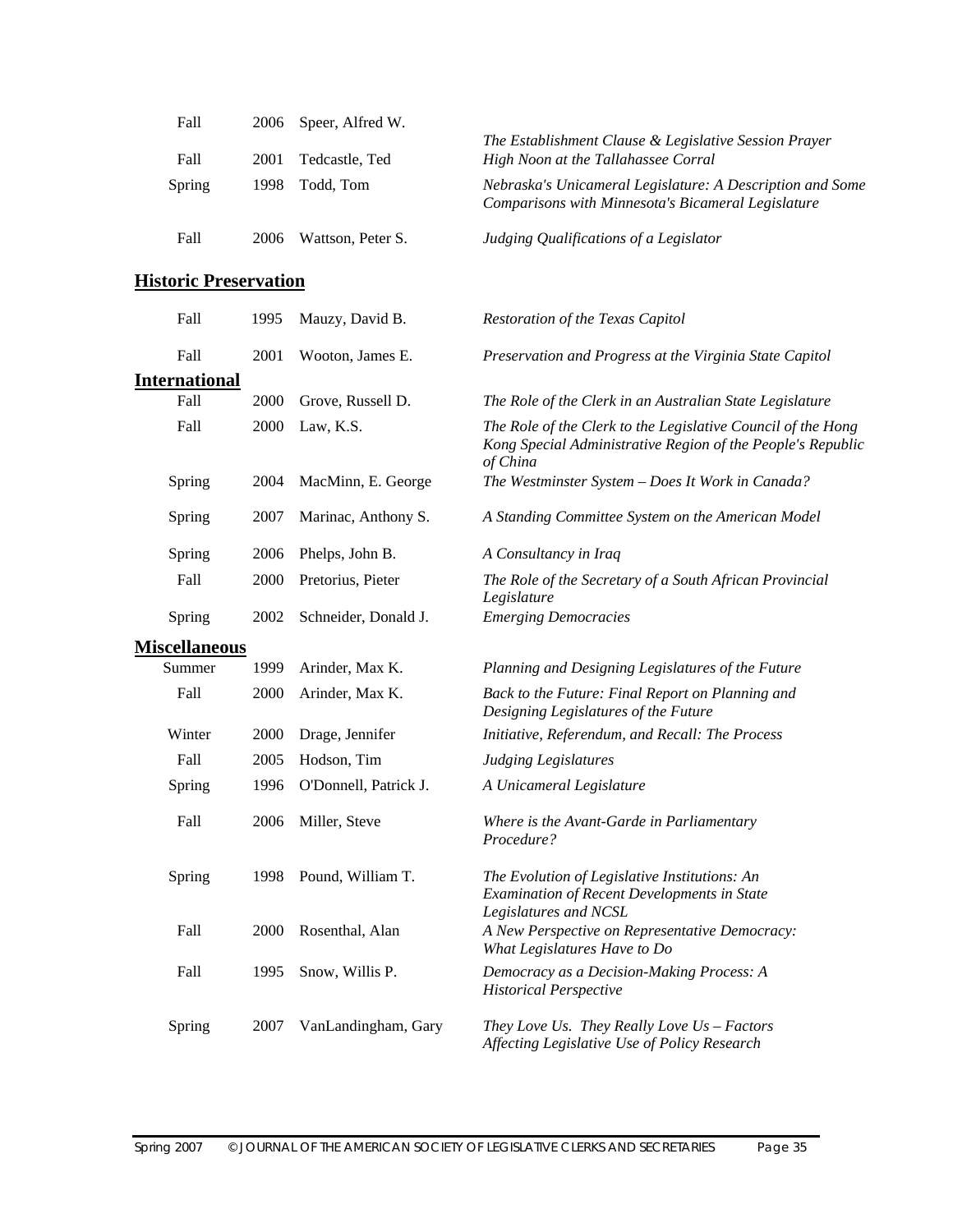| <b>Process</b> |      |                      |                                                                                                                |
|----------------|------|----------------------|----------------------------------------------------------------------------------------------------------------|
| Fall           | 1996 | Burdick, Edward A.   | Committee of the Whole: What Role Does It Play in<br>Today's State Legislatures?                               |
| Fall           | 2006 | Clift, Claire J.     | Reflections on the Impeachment of a State Officer                                                              |
| Spring         | 2003 | Clapper, Thomas      | How State Legislatures Communicate with the Federal<br>Government                                              |
| Spring         | 2004 | Dunlap, Matthew      | My Roommate Has a Mohawk and a Spike Collar:<br>Legislative Procedure in the Age of Term Limits                |
| Winter         | 2000 | Edwards, Virginia A. | A History of Prefiling in Virginia                                                                             |
| Spring         | 2002 | Erickson and Barilla | Legislative Powers to Amend a State Constitution                                                               |
| Spring         | 2001 | Erickson and Brown   | Sources of Parliamentary Procedure: A New<br>Precedence for Legislatures                                       |
| Summer         | 1999 | Erickson, Brenda     | Remote Voting in Legislatures                                                                                  |
| Spring         | 2004 | James, Steven T.     | The Power of the Executive vs. Legislature $-$ Court<br><b>Cases and Parliamentary Procedure</b>               |
| Spring         | 1997 | Jones, Jerry G.      | Legislative Powers and Rules of Procedure: Brinkhaus<br>v. Senate of the State of Louisiana                    |
| Spring         | 1998 | King, Betty          | Making Tradition Relevant: A History of the Mason's<br>Manual of Legislative Procedure Revision Commission     |
| Fall           | 2002 | Maddrea, B. Scott    | Committee Restructuring Brings Positive Changes to<br>the Virginia House                                       |
| Fall           | 1997 | Mayo, Joseph W.      | <b>Rules Reform</b>                                                                                            |
| Spring         | 2002 | Mina, Eli            | <b>Rules of Order versus Principles</b>                                                                        |
| Spring         | 2003 | Tucker, Harvey J.    | Legislative Logjams Reconsidered                                                                               |
| Fall           | 2005 | Tucker, Harvey J.    | The Use of Consent Calendars In American State<br>Legislatures                                                 |
| Summer         | 2000 | Vaive, Robert        | Comparing the Parliamentary System and the<br><b>Congressional System</b>                                      |
| Fall           | 2001 | Whelan, John T.      | A New Majority Takes Its Turn At Improving the<br>Process                                                      |
| Staff          |      |                      |                                                                                                                |
| Spring         | 2001 | Barish, Larry        | LSMI: A Unique Resource for State Legislatures                                                                 |
| Fall           | 2001 | Best, Judi           | Legislative Internships: A Partnership with Higher<br>Education                                                |
| Spring         | 1996 | Brown, Douglas G.    | The Attorney-Client Relationship and Legislative<br>Lawyers: The State Legislature as Organizational<br>Client |
| Fall           | 2002 | Gallagher and Aro    | Avoiding Employment-Related Liabilities: Ten Tips<br>from the Front Lines                                      |
| Spring         | 2003 | Geiger, Andrew       | Performance Evaluations for Legislative Staff                                                                  |
| Spring         | 1997 | Gumm, Jay Paul       | Tap Dancing in a Minefield: Legislative Staff and the<br>Press                                                 |
| Fall           | 1997 | Miller, Stephen R.   | Lexicon of Reporting Objectives for Legislative<br>Oversight                                                   |
| Winter         | 2000 | Phelps, John B.      | Legislative Staff: Toward a New Professional Role                                                              |
| Spring         | 2004 | Phelps, John B.      | Notes on the Early History of the Office of Legislative<br>Clerk                                               |